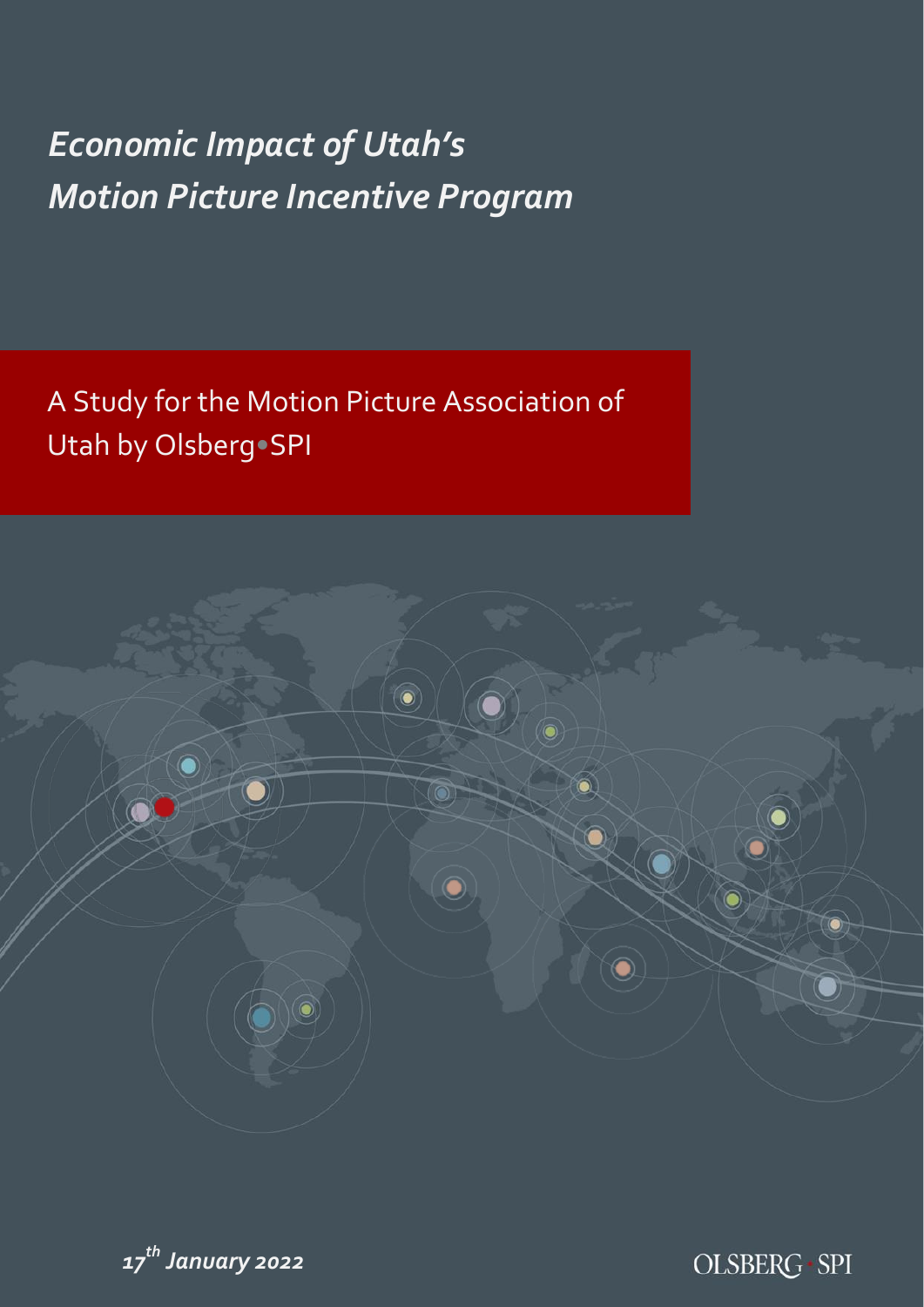# **CONTENTS**

| 1.               |      |                                                                                  |      |
|------------------|------|----------------------------------------------------------------------------------|------|
|                  | 1.1. |                                                                                  |      |
|                  | 1.2. |                                                                                  |      |
|                  | 1.3. |                                                                                  |      |
|                  | 1.4. |                                                                                  |      |
|                  | 1.5. |                                                                                  |      |
|                  | 1.6. |                                                                                  |      |
| 2.               |      |                                                                                  |      |
|                  | 2.1. |                                                                                  |      |
|                  | 2.2. |                                                                                  |      |
| $\overline{3}$ . |      |                                                                                  |      |
|                  | 3.1. |                                                                                  |      |
|                  | 3.2. |                                                                                  |      |
|                  | 3.3. |                                                                                  |      |
| 4.               |      |                                                                                  |      |
|                  | 4.1. |                                                                                  |      |
|                  | 4.2. |                                                                                  |      |
|                  | 4.3. |                                                                                  |      |
|                  | 4.4. |                                                                                  |      |
|                  | 4.5. |                                                                                  |      |
| 5.               |      | Economic Impact of Incentivized Film and Television Production in Utah  21       |      |
|                  | 5.1. |                                                                                  |      |
| 6.               |      |                                                                                  |      |
|                  | 6.1. |                                                                                  |      |
|                  | 6.2. |                                                                                  | . 26 |
|                  | 6.3. |                                                                                  |      |
| 7.               |      | Opportunities and Challenges for the Development of the Screen Sector in Utah 28 |      |
|                  | 7.1. |                                                                                  |      |
|                  | 7.2. |                                                                                  |      |
|                  | 7.3. |                                                                                  |      |
| 8.               |      |                                                                                  |      |
| 9.               |      |                                                                                  |      |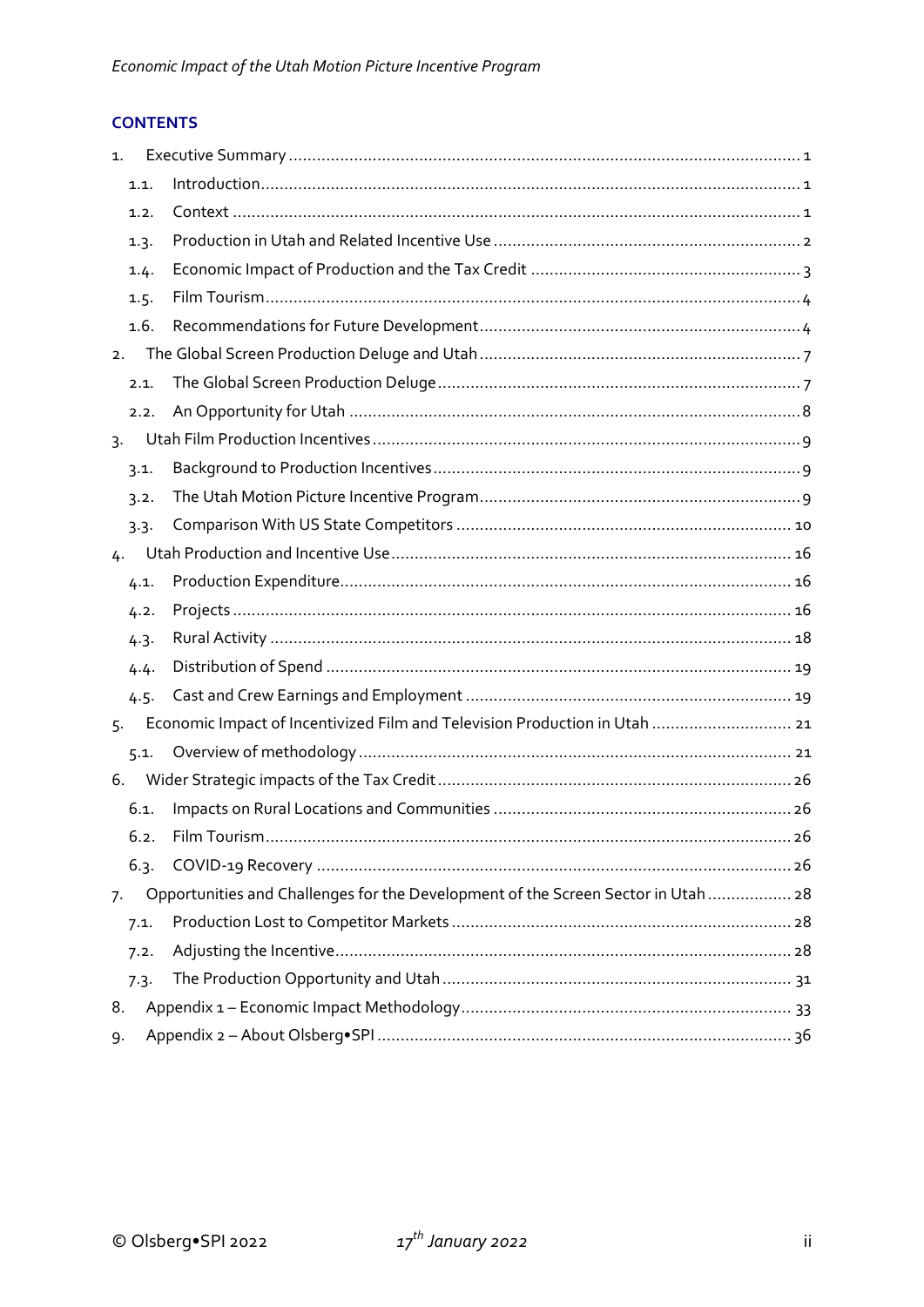## <span id="page-2-0"></span>**1. EXECUTIVE SUMMARY**

#### <span id="page-2-1"></span>**1.1. Introduction**

The Motion Picture Association of Utah (the "**Client**"), with support from the Utah Film Commission, has commissioned creative industries consultancy Olsberg•SPI ("**SPI**") to undertake an independent evaluation of the economic impact of Utah's Motion Picture Incentive Program (the "**Study**").

This analysis covers standard economic impact measures, such as Gross Value Added (GVA), full-time equivalent (FTE) job creation and economic Return on Investment (RoI), as well as effects of incentivized activity on the screen production supply chain, the geographic impact of in-state production spending, and effects on tourism. Incentive and production data were sourced from the Utah Film Commission, and a range of confidential consultations were also undertaken with producers of supported projects, vendors, and other state stakeholders.

The Study examines seven years of production data in relation to the Motion Picture Incentive Program (MPIP) and provides a multi-year economic impact analysis, as well as considering wider strategic benefits of film and television production for the state of Utah.

The Study also includes a range of recommendations for the future of Utah's film and television incentive, as well as related modelling and forecasts.

## <span id="page-2-2"></span>**1.2. Context**

In recent years, there has been a deluge of film and television production on a global basis. This is driven by voracious demand for all types of screen content from consumers and investors alike – which include newer entrants, as well as established broadcasters and studios. Governments and legislators in jurisdictions of all sizes have increasingly recognized and valued the considerable economic and other benefits delivered by this global growth sector, especially as they look to diversify their economies and recover from the economic effects of the COVID-19 pandemic.

A key policy intervention to stimulate production activity in this global growth sector is an automatic incentive. The MPIP is one of 101 programs active globally, and one of 34 in the US. Despite its long history as a production destination and its highly attractive filming locations, Utah's growth has been constrained by the comparatively limited incentive allocation. The state's current incentive offer is outlined in the following table.

# *Table 1*

| Overview of the Utah Motion Picture Incentive Program |  |
|-------------------------------------------------------|--|
|-------------------------------------------------------|--|

| Utah Motion Picture Incentive Program: Key Elements |                                                                                                                                                                                                                                           |  |  |  |  |  |
|-----------------------------------------------------|-------------------------------------------------------------------------------------------------------------------------------------------------------------------------------------------------------------------------------------------|--|--|--|--|--|
| <b>Type</b>                                         | Rebate / tax credit                                                                                                                                                                                                                       |  |  |  |  |  |
| Value                                               | Rebate: 20% for projects spending between \$500,000 and \$1 million<br>Tax credit: 20% for projects that spend between \$500,000 and \$1 million;<br>25% for projects that spend above \$1 million and if additional criteria are<br>met. |  |  |  |  |  |
|                                                     | A 5% increase may be reached by hiring 75% Utah cast and crew<br>(excluding extras and five principal cast) or undertaking 75% of<br>production days in rural Utah.                                                                       |  |  |  |  |  |
| <b>Annual Cap</b>                                   | $$8.29$ million                                                                                                                                                                                                                           |  |  |  |  |  |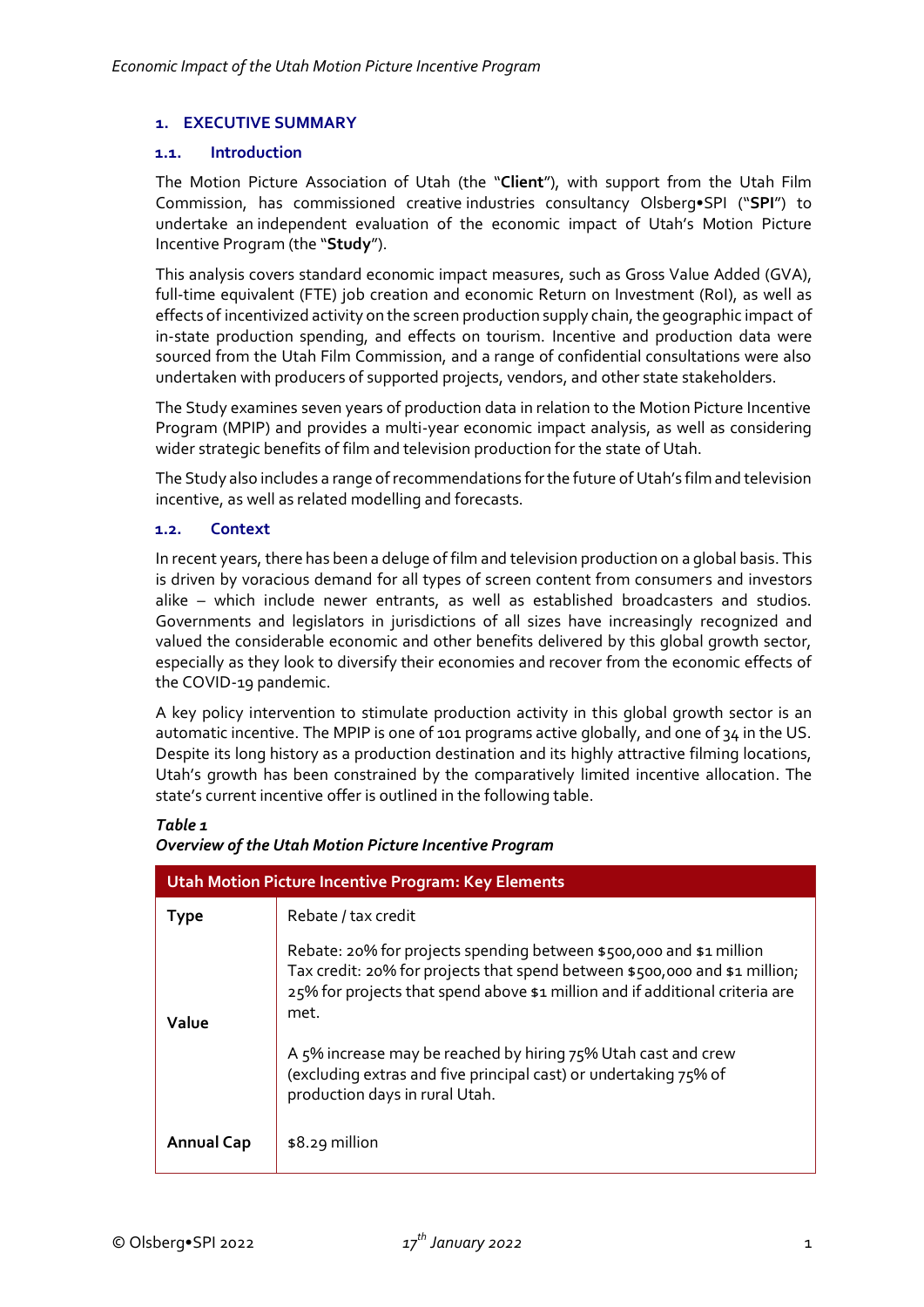Alongside the MPIP, Utah also offers the Community Film Incentive Program. Designed to foster new and upcoming local film-makers and productions, this is a post-performance incentive worth 20% for projects spending between \$100,000 and \$500,000. The impacts of the Community Film Incentive Program have not been examined as part of this Study.

# <span id="page-3-0"></span>**1.3. Production in Utah and Related Incentive Use**

# *1.3.1. Overview*

Analysis of annual film and television production spend in Utah between FY2005 and FY2021 shows that while spend is often uneven due to the nature of film and television production there has been overall growth since FY2005. $^1$  Since FY2017, growth has levelled off somewhat, which relates to the underlying incentive budget in Utah. A decline occurred in FY2020 in relation to the COVID-19 pandemic: while spend reached \$64.0 million in FY2019, this decreased to \$46.9 million in FY2020, with a similar level of \$47.9 million in FY2021. It should be noted that the latter fiscal year does include a significant proportion of 2020, the first year of the pandemic, and that the global film and television sector has seen a strong return to production since initial disruption from COVID-19. According to reports, Utah was the first state in the US to resume film and television work and is well placed to continue to benefit from the high volume of production being undertaken in the sector. $^2$ 

The overall number of projects accessing Utah's incentive has increased significantly since 2005, but by a smaller proportion than the increase in production spend. This means that projects have been spending larger amounts in Utah over time, and likely relates to a broader industry trend towards higher budgets, as well as a development in the film and television sector in Utah which enables more spend to take place in the state. In FY2021, 30 projects accessed the MPIP including 22 features and eight episodic projects.

Overall, analysis of the type of projects utilizing Utah's incentive between FY2019 and FY2021 shows more impact from episodic projects than feature films. This is in line with broader sector trends.

## *1.3.2. Rural Activity*

Rural production is significant in Utah. Over the past five years, around a quarter of filming days were undertaken in rural locations. This pattern is driven by a small number of productions and therefore the total number fluctuates significantly year to year. This underlines the interest among producers in using Utah's natural locations.

The total number of permits granted in rural areas between FY2017 and FY2020 (the last year with available data) exceeds that for urban areas.

## *1.3.3. Distribution of Spend*

As a kind of specialized manufacturing activity, film and television production in Utah involves purchases and payments to a wide variety of industries and individuals including equipment hire, hotels and transportation. The supply chain impacts of such productions therefore benefit a large number of workers and vendors beyond those working solely in the film and television sector.

Analysis of projects in Utah shows that a significant 29% of all production costs were spent on food, accommodation, transport, and incidental purchases and equipment costs.

<sup>&</sup>lt;sup>1</sup> Note on usage: the Utah state fiscal year runs July 1<sup>st</sup> to June 30<sup>th</sup>, across two calendar years. This Study therefore uses the convention of FY2005 (for example) to denote the 2004-05 fiscal year

<sup>2</sup> *Lights, Camera, Covid: How The Utah Film Industry Beat The Odds Amidst The Pandemic. 19th December 2020.* ABC4 Utah. Accessible at: https://www.abc4.com/news/lights-camera-covid-utah-film-industry-on-the-rise/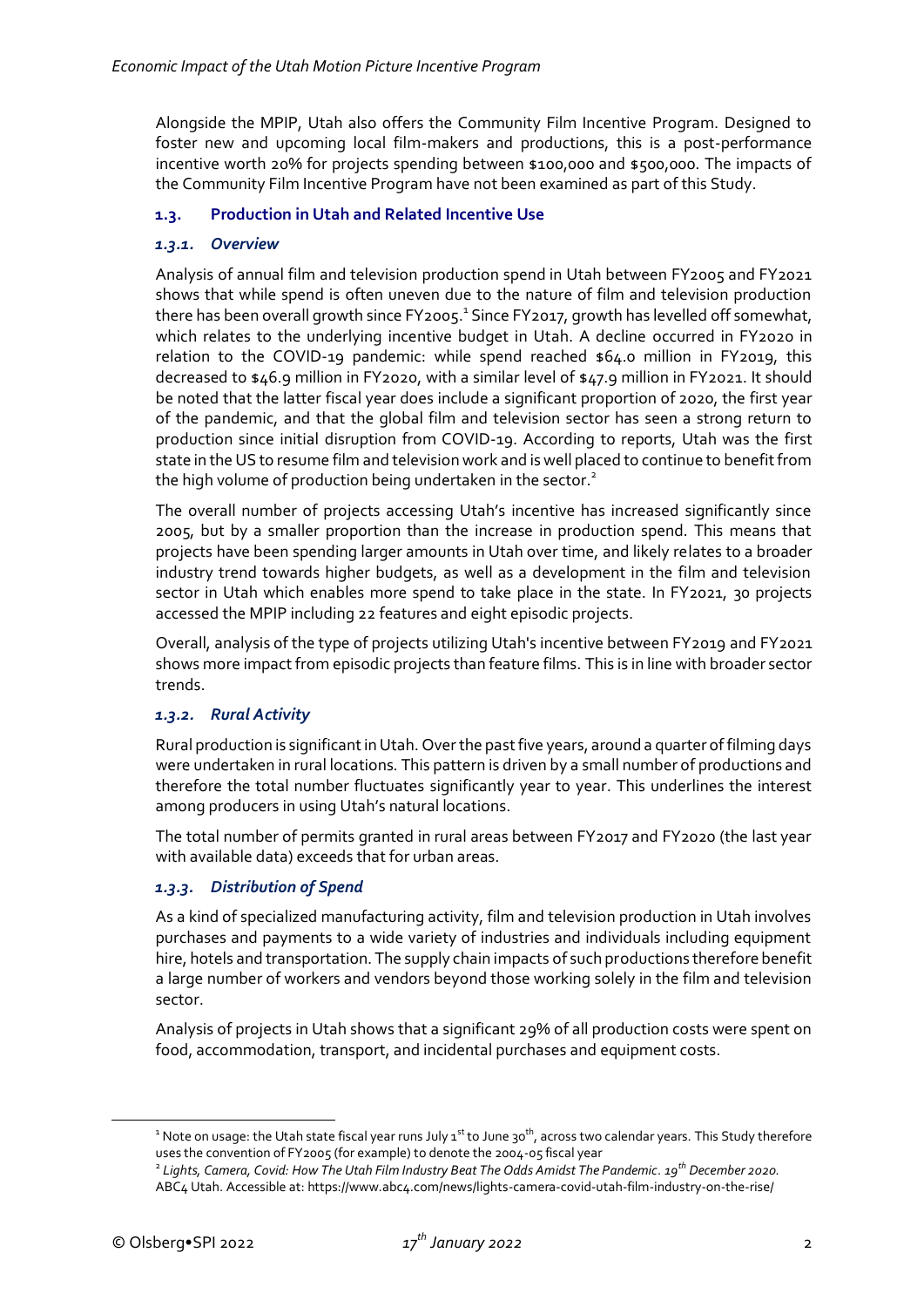

*Figure 1 – Breakdown of Production Expenditure FY2019 to FY2021*

## <span id="page-4-0"></span>**1.4. Economic Impact of Production and the Tax Credit**

## *1.4.1. Additionality*

Additionality describes how much production expenditure can be attributed to the MPIP. To determine additionality, a survey that was sent to all production incentive applicants to explore what production companies would have done without the incentive. There were 34 responses out of 60 recipients, a robust response rate of 57%.

Overall, the MPIP leverages very high additionality for Utah, with particularly high additionality for productions by companies based out of Utah. Incentives were clearly identified as the most important decision factor for producing in Utah.

The rate of additionality was found to be between 83% and 100% — i.e. Utah's incentives are responsible for between 83% and 100% of production expenditure occurring in state. In the economic impact analysis, we have chosen to use a conservative additionality assumption of 86%. All production companies based outside Utah indicated that no production would have happened in state without the incentive.

All economic impact results presented account for activity which would not have happened without the incentive and are therefore the additional impact of the incentive.

#### *1.4.2. Output*

Between FY2015 and FY2021, the incentive generated \$614.1 million in net output. Nearly half (49%) was from direct spend in the industry, while a further \$143.1 million was created in the supply chain and \$170.3 million through the subsequent wage effects.

## *1.4.3. GVA*

GVA is a key measure of the additional economic value created by an activity. Between FY2015 and FY2021, the total GVA created by activity incentivized by the credit was \$350.1 million, an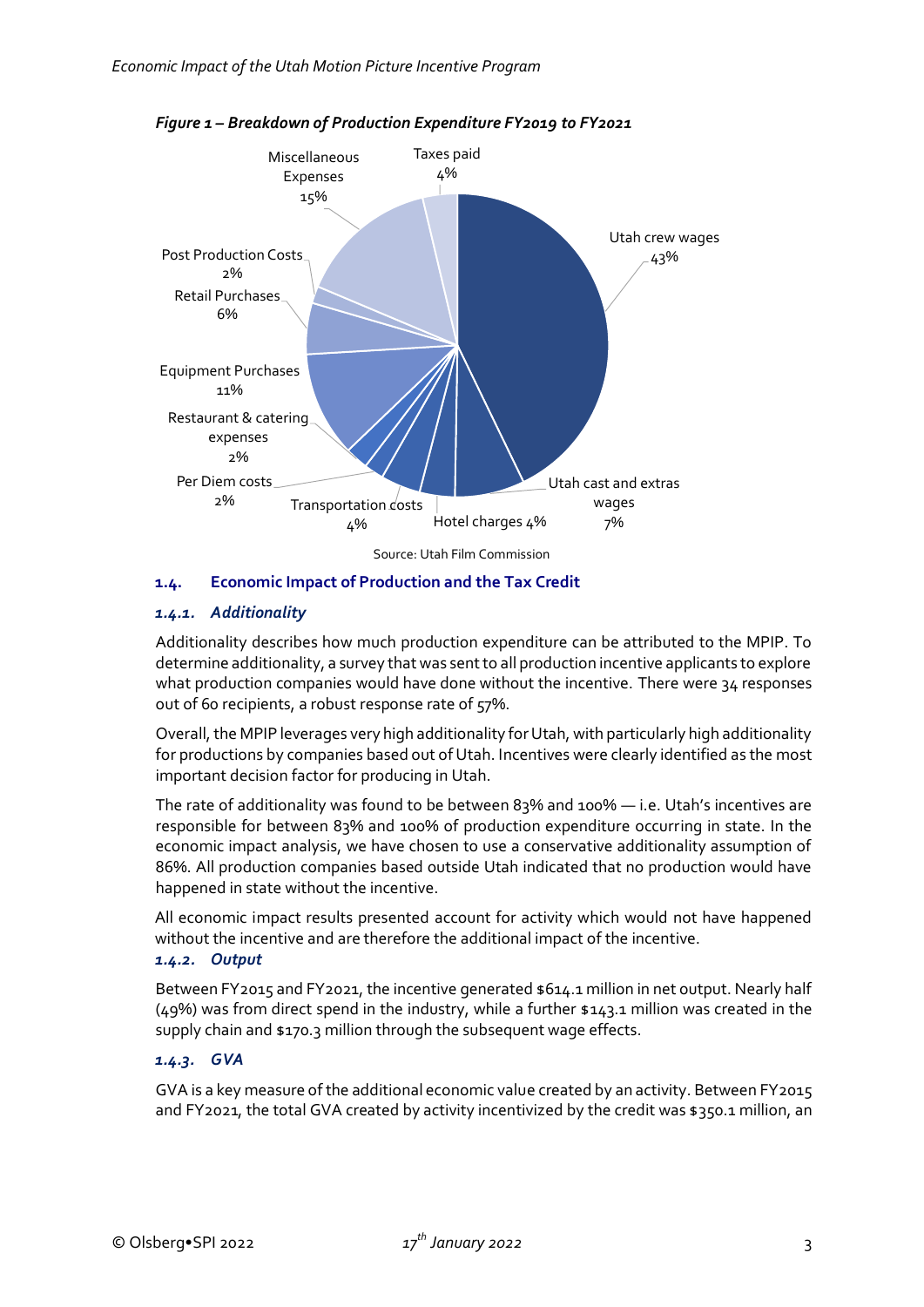average of \$50.0 million a year. This includes a total of \$178.2 million of direct GVA, \$77.0 million in indirect GVA and \$95.0 million in induced.

## *1.4.4. Employment*

The hiring of cast and crew for Utah productions incentivized by the MPIP generated 516 direct FTE year-round jobs in FY2021.The additional activity also leads to jobs in the supply chain (indirect effects) and moves through the economy through wage expenditure in other businesses. In total in FY2021, a total of 810 FTE jobs can be attributed to the MPIP including 164 indirect jobs and 130 induced jobs.

# *1.4.5. Labor Income*

The total labor income for the seven years between FY2015 and FY2021 is \$238.0 million. This includes income earned in the supply chain and the consequences of increased wages throughout the economy.

## *1.4.6. Return on Investment*

RoI is an important measure of the effectiveness of a film and television production incentive. Economic RoI uses the total value created in the economy as a result of the tax credits (GVA) and compares this with the net cost of the program (amount released in tax credits minus the additional state and local tax receipts received as a result of the credit).

The average GVA RoI between FY2015 to FY2021 is 7.0. For each \$1 spent on the tax credit, \$7.0 is returned to the Utah economy. RoI varies over the years due to the effective incentive rate (relationship between the incentive amount of the production values) varying over time.

## <span id="page-5-0"></span>**1.5. Film Tourism**

In addition to the economic impacts, film and television production also delivers a range of supplementary benefits, including tourism effects.

Film and television induced tourism has increasingly been recognized as an important component of tourism marketing and visitor attraction, and the economic impacts arising from screen tourism can be substantial.

Survey research undertaken by SMARInsights for the Utah Film Commission identifies Utah visitors who said a film or television series influenced their decision to visit the state or a location within the state, and that it was the main reason for their visit. These represent additional tourists into state – and their spending is wholly stimulated by film or television.

This study shows that this film tourism has delivered 2.2 million Utah trips and \$6.0 billion in value for the state over the past 10 years. About  $4$  in 10 consumers indicate that they have chosen a vacation destination because of its link to a film or television series.

## <span id="page-5-1"></span>**1.6. Recommendations for Future Development**

Currently, Utah's growth as a hub for film and television production is constrained by the annual budget of its incentive. SPI reviewed Utah Film Commission data on projects that seriously enquired about shooting in state but ultimately opted to shoot elsewhere.

This analysis shows that Utah lost out on productions with budgets totaling \$216 million in 2018 and \$207 million in 2019. This decreased to \$70 million in 2020, due to the impact of COVID-19.

The variety of states that these lost productions ultimately ended up shooting in has been broad. While ultimate shooting locations could not be found for all productions lost to Utah, alternative locations included Canada (used as alternatives on three occasions), Georgia and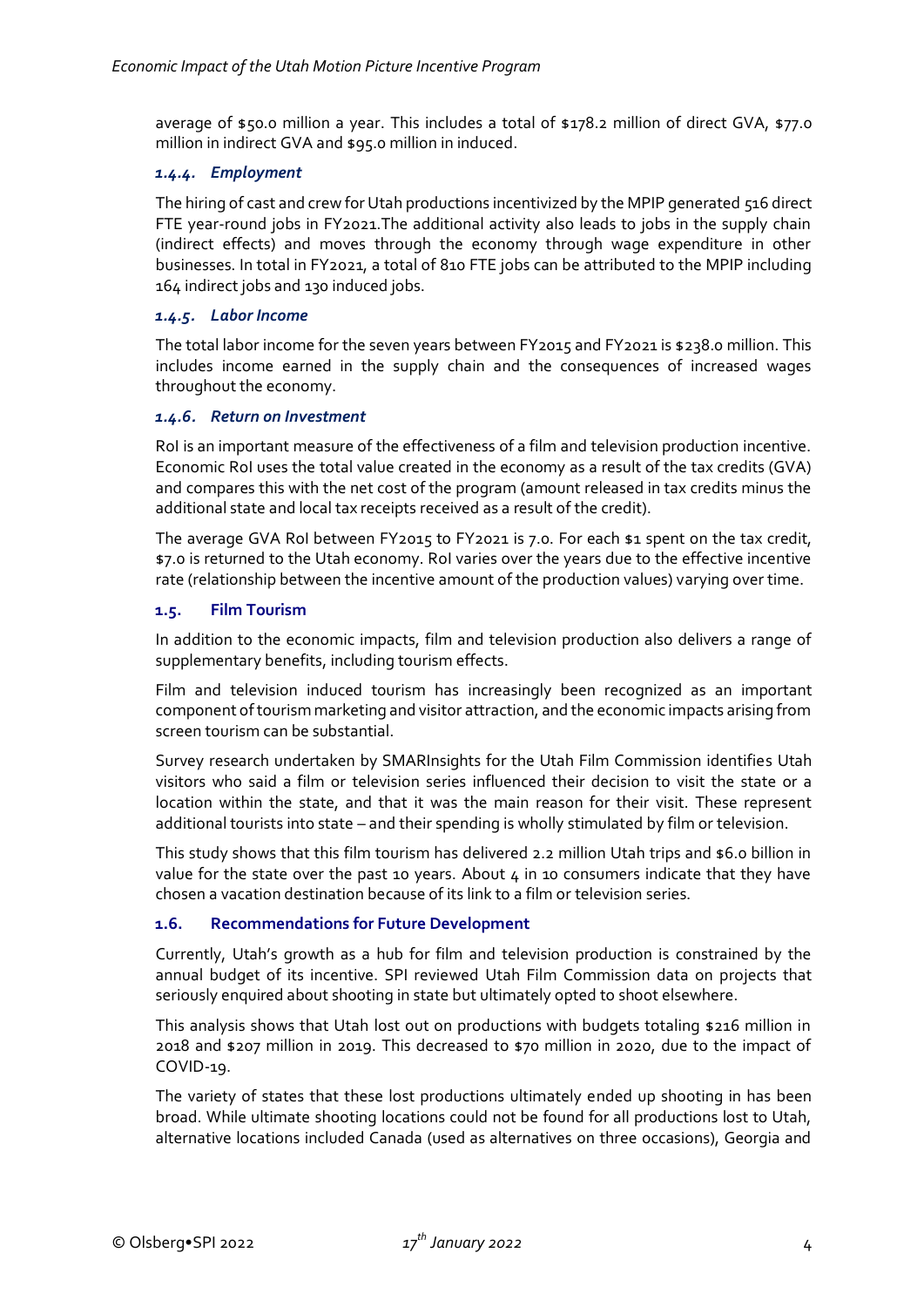Louisiana (both used as alternatives on two occasions), and Illinois, New Mexico, Texas, Montana, Alabama, and Mississippi.

With Utah's incentive allocation is one of the lowest of the US states offering film and television production incentives, the current level of allocation is usually assigned within four months of the fiscal year start.

To ensure the state retains economic and strategic impacts and builds a larger and more stable year-round production sector, an expansion of the current allocation should be considered. In addition to global production growth, Utah also has a number of unique attractions that would help attract more production alongside an expanded incentive. This includes the state's locations and its renowned quality of life.

SPI has modelled two potential scenarios for expansion:

- **Model One** retains the incentive cap at its current level, but adds an uncapped element for productions undertaking a majority of their production days in Utah in defined rural counties. This is designed to drive production and associated impacts to rural parts of the state and focus on building impacts from the sector away from the Wasatch Front. The projections in this model assume that the capped state incentive will continue to be fully utilized. Due to constraints on workforce capacity for additional productions being made rurally, it has been assumed that after an initial significant rise, production expenditure will remain steady, before starting to rise again as workforce depth increases.
- **Model Two** instead assumes a gradually staged increase to Utah's overall incentive budget, on a more conservative basis than model one. In year one, the incentive has been projected to increase from its current level of \$8.3 million to \$15 million, followed by further increases of \$5 million annually.

Projections for both models are included in the following tables, presented as net totals – i.e. adjusted using the additionality rate identified through the survey undertaken for this study. Gross totals are included in Section 7.2.

|                                           | <b>FY 2023</b> | FY2024 | <b>FY2025</b> | <b>FY2026</b> | <b>FY2027</b> | <b>FY2028</b> |
|-------------------------------------------|----------------|--------|---------------|---------------|---------------|---------------|
| <b>Total</b><br>incentive<br>budget (\$m) | 20.8           | 27.8   | 27.8          | 34.8          | 34.8          | 41.8          |
| Related<br>spend (\$m)                    | 83.2           | 111.2  | 111.2         | 139.2         | 139.2         | 167.2         |
| GVA (direct,<br>\$m)                      | 40.4           | 54.0   | 54.0          | 67.9          | 67.9          | 81.2          |
| FTEs (direct)                             | 895            | 1,197  | 1,197         | 1,503         | 1,503         | 1,799         |
| Output<br>(direct, \$m)                   | 71.5           | 95.6   | 95.6          | 120.1         | 120.1         | 143.8         |
| GVA (total,<br>\$m)                       | 82.0           | 109.6  | 109.6         | 137.6         | 137.6         | 164.8         |
| FTEs (total)                              | 1,406          | 1,879  | 1,879         | 2,360         | 2,360         | 2,825         |

*Table 2 – Model One Projections Related, FY2023 to FY2028 (\$m) – Net Impact (2021 dollars and based on 2019 data year [pre-Covid])*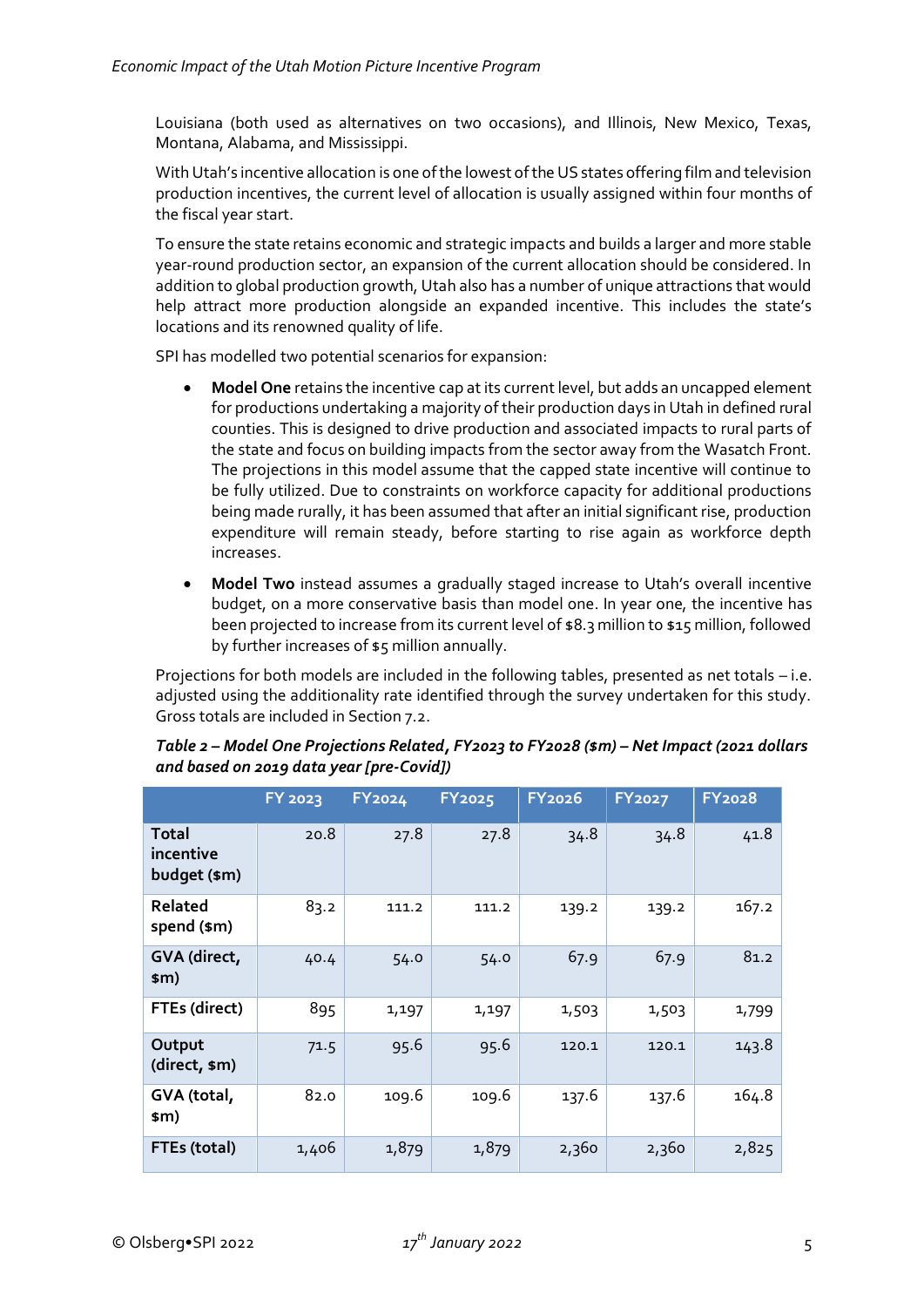|                       | <b>FY 2023</b> | <b>FY2024</b> | <b>FY2025</b> | <b>FY2026</b> | <b>FY2027</b> | <b>FY2028</b> |
|-----------------------|----------------|---------------|---------------|---------------|---------------|---------------|
| Output<br>(total, sm) | 148.0          | 197.8         | 197.8         | 248.4         | 248.4         | 297.5         |
| <b>GVA Rol</b>        | 5.6            | 5.6           | 5.6           | 5.6           | 5.6           | 5.6           |

Note: 'Total' includes direct, indirect and induced phases of economic impact

*Table 3 – Model Two Projections, FY2022-23 to FY2026-27 (\$m) – Net Impact (2021 dollars and based on 2019 data year [pre-Covid])*

|                                           | <b>FY2023</b> | FY2024 | <b>FY2025</b> | <b>FY2026</b> | <b>FY2027</b> | <b>FY2028</b> |
|-------------------------------------------|---------------|--------|---------------|---------------|---------------|---------------|
| <b>Total</b><br>incentive<br>budget (\$m) | 8.0           | 15.0   | 20.0          | 25.0          | 30.0          | 40.0          |
| Related<br>spend (\$m)                    | 35.6          | 66.8   | 88.9          | 111.0         | 133.3         | 177.8         |
| GVA (direct,<br>\$m)                      | 17.3          | 32.4   | 43.2          | 54.0          | 64.8          | 86.4          |
| FTEs (direct)                             | 383           | 719    | 957           | 1196          | 14345         | 1914          |
| Output<br>(direct, \$m)                   | 30.6          | 57.4   | 76.5          | 95.5          | 114.6         | 153.0         |
| GVA (total,<br>\$M)                       | 35.1          | 65.8   | 87.6          | 109.5         | 131.4         | 175.3         |
| FTEs (total)                              | 602           | 1128   | 1503          | 1878          | 2253          | 3005          |
| Output<br>(total, \$m)                    | 63.4          | 118.8  | 158.2         | 197.7         | 237.2         | 316.4         |
| <b>GVA Rol</b>                            | 6.5           | 6.5    | 6.5           | 6.5           | 6.5           | 6.5           |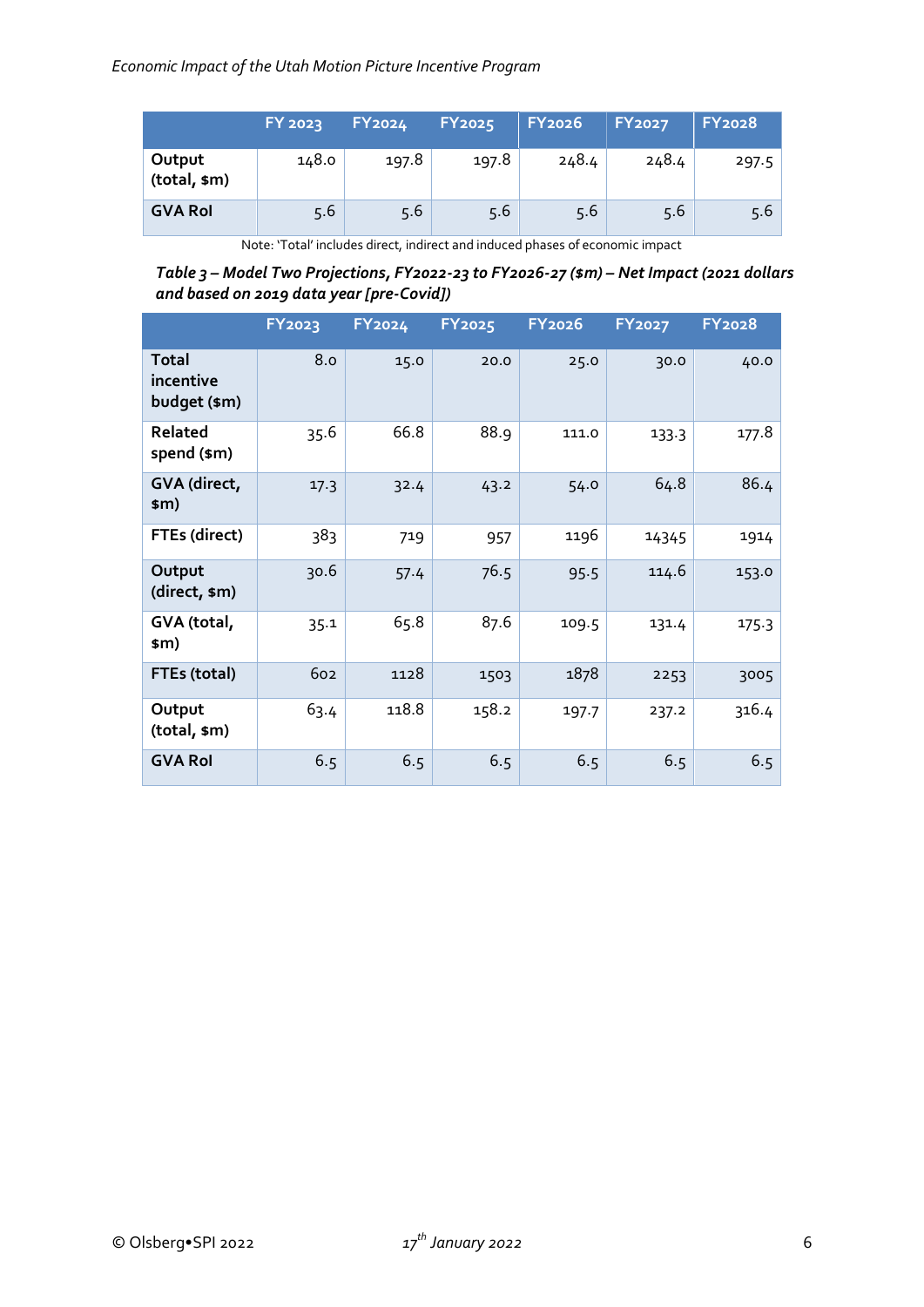## <span id="page-8-0"></span>**2. THE GLOBAL SCREEN PRODUCTION DELUGE AND UTAH**

### <span id="page-8-1"></span>**2.1. The Global Screen Production Deluge**

Recent years have seen an unprecedented deluge of film and television production in response to voracious consumer and investor demand. In 2019, an unprecedented \$177 billion was spent on the production of feature-length films (\$42.6 billion), television films, drama series and documentaries (\$134.4 billion).<sup>3</sup>

In the US in 2019, according to calculations by UBS reported in the *Economist*, content spending by 16 companies was roughly equal to the sum invested in America's oil industry in the same year.<sup>4</sup>

This increase is being driven by streaming services such as Netflix, which is reported to have increased its content spend to over \$17 billion in fiscal 2021.<sup>5</sup> Other new and well capitalized investors have entered the market and investment from established studios and broadcasters has increased. Disney, for example, announced at its 2020 Investor Day that it expected its global direct-to-consumer content expense to be between \$14 billion and \$16 billion dollars across Disney+, Hulu and ESPN+ for fiscal 2024.<sup>6</sup>

Much of the growth has been driven by television series [\(Figure 2\)](#page-8-2), although the production of feature film has also been increasing [\(Figure 3\)](#page-9-1).



#### <span id="page-8-2"></span>*Figure 2 Scripted Original Series Production in the US, 2011-2020*

<sup>3</sup> *Global Screen Production – The Impact of Film and Television Production on Economic Recovery from COVID-19*. Olsberg•SPI, 25<sup>th</sup> June 2021. Accessible at[: https://www.o-spi.com/projects/economic-impact-studies-research](https://www.o-spi.com/projects/economic-impact-studies-research-and-evaluation-ly9lh)[and-evaluation-ly9lh](https://www.o-spi.com/projects/economic-impact-studies-research-and-evaluation-ly9lh)

<sup>&</sup>lt;sup>4</sup> The future of entertainment. The Economist, 14<sup>th</sup> November 2019. Accessible at:

https://www.economist.com/briefing/2019/11/14/the-future-of-entertainment

*<sup>5</sup> Netflix Reveals \$17 Billion in Content Spending in Fiscal 2021*. Variety, 20th April 2021. Accessible at: <https://variety.com/2021/tv/news/netflix-2021-content-spend-17-billion-1234955953/>

**<sup>6</sup>** The Walt Disney Company investor day Transcript, 10<sup>th</sup> December 2020. Accessible at: https://thewaltdisneycompany.com/app/uploads/2020/12/Disney\_Investor\_Day\_2020\_transcript.pdf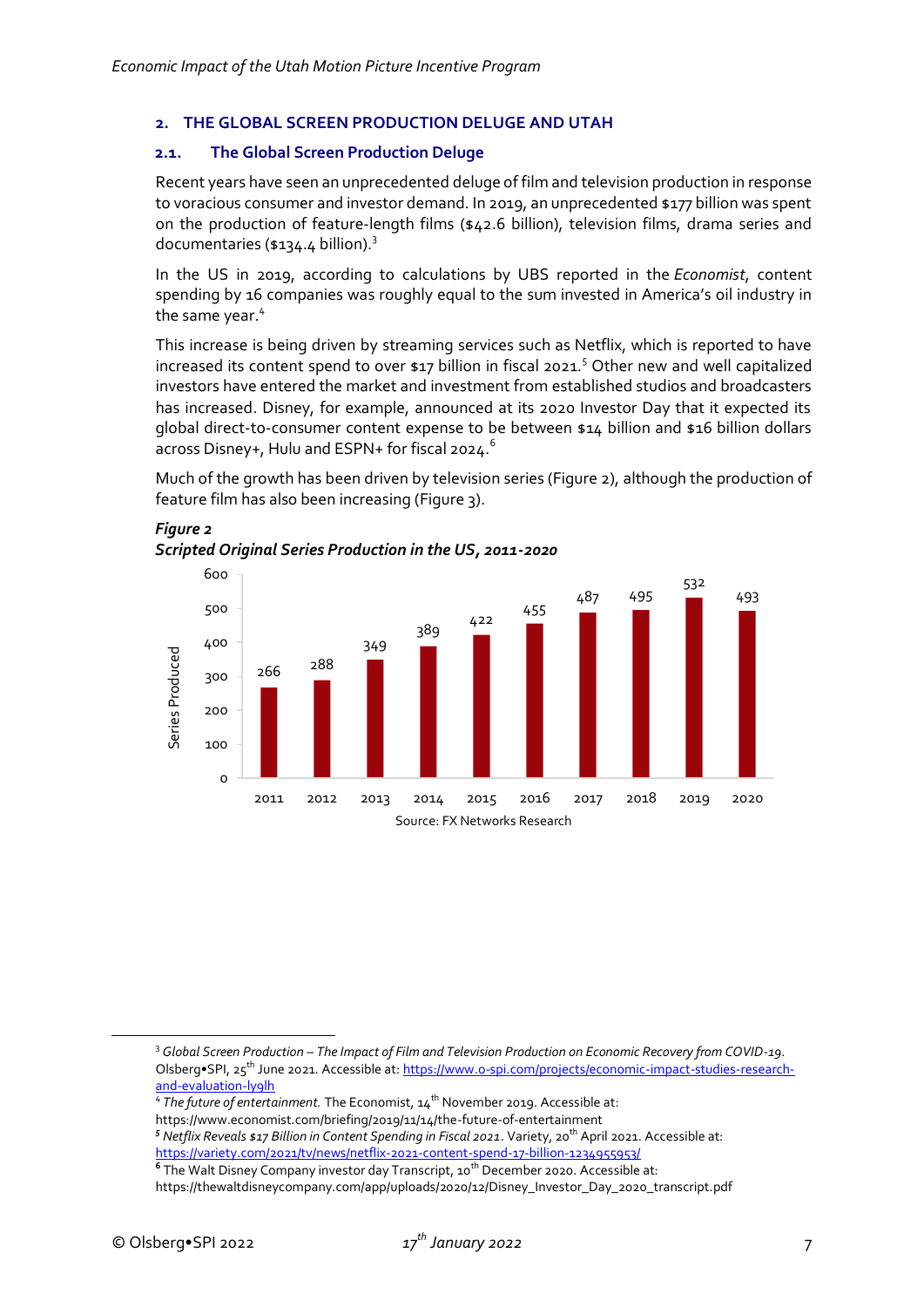

<span id="page-9-1"></span>*Figure 3 Worldwide Feature Film Production, 2014-19*

Source: European Audiovisual Observatory

Governments of all sizes and jurisdictions have increasingly recognized and valued the considerable economic benefits delivered by screen production. As a type of specialized and fleetfooted manufacturing activity, it creates modern, highly skilled, productive, and mobile employment. It also typically delivers an attractive return on public investment alongside a variety of other economic measures. It increases inward investment, stimulates tourism, helps national branding, and enhances soft power.

These economic benefits sit alongside the many cultural impacts delivered by the screen ecosystem. These benefits have been recognized for decades and have often been the starting point for government strategies addressing the sector.

Despite initial disruption on screen production by the COVID-19 pandemic, global spend on screen production and licensing of new content by streamers, studios and independents has soared 16.4% year-on-year from \$189.1 billion in 2019 to \$220.2 billion in 2020. Furthermore, spend is forecast to rise to \$250 billion in 2021, reflecting the resilience of the sector and significant demand for screen content.<sup>7</sup>

## <span id="page-9-0"></span>**2.2. An Opportunity for Utah**

Utah's economic performance has consistently ranked amongst the strongest of all US states in recent years, with high levels of employment and strong wage growth. However, this has been unequally distributed between the Wasatch Front and more rural counties.

Film and television production offers a strategic ability to deliver impacts, including jobs, to more rural areas of the state. This is because productions deliver large amounts of expenditure in a relatively short production cycle. Film and television productions are also attracted to the unique locations offered in rural Utah. However, production incentives play a key role in attracting projects, and Utah's limited incentive has seen projects opt for other states.

<sup>&</sup>lt;sup>7</sup> Streaming drove 16.4% rise in 2020 global production, licensing spend to \$220bn (report). Screendaily.com, 28<sup>th</sup> June 2021. Accessible at: https://www.screendaily.com/news/streaming-drove-164-rise-in-2020-globalproduction-licensing-spend-to-220bn-report/5160937.article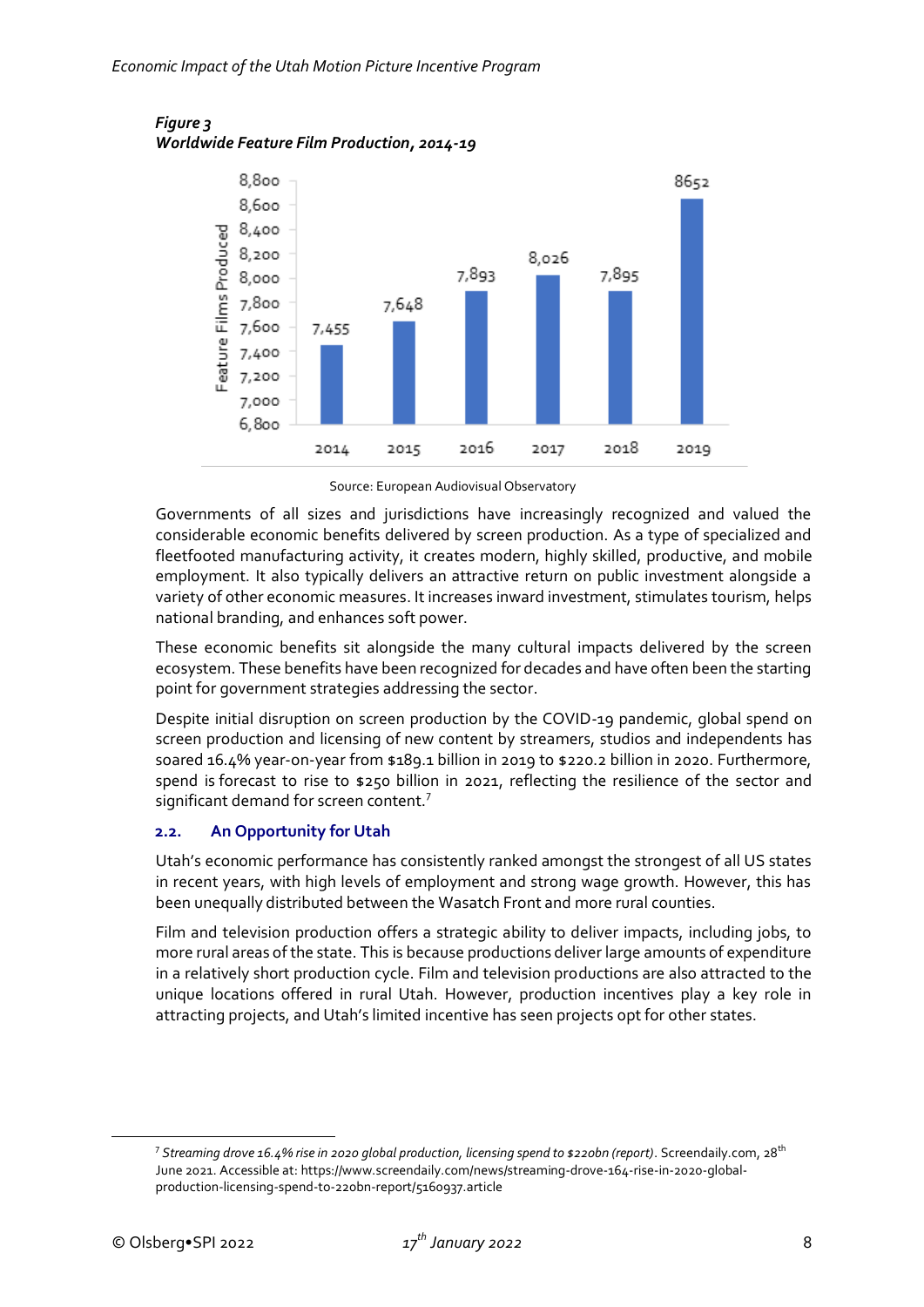## <span id="page-10-0"></span>**3. UTAH FILM PRODUCTION INCENTIVES**

## <span id="page-10-1"></span>**3.1. Background to Production Incentives**

In a competitive global market where screen production spend has reached unprecedented levels, tax incentives have become increasingly recognized by governments as an efficient and strategic policy tool to attract and strengthen local production sectors and build skills, employment, and infrastructure in a future-facing global industry, as well as attract high-value inward investment.

There are currently 101 automatic national, state, or province-level systems operating worldwide. In terms of the US market, Utah is one of 34 automatic incentives.<sup>8</sup> The MPIP's current cap of \$8.3 million makes it one of the lowest offers in the US, as outlined in Section [3.3.](#page-11-0)

## *Figure 4* – *Screen Production Tax Incentives in the US*





## <span id="page-10-2"></span>**3.2. The Utah Motion Picture Incentive Program**

Production incentives for film and television were first introduced in Utah in 2004 in response to film and television productions being drawn to incentive offers elsewhere and leaving the state. Utah's initial incentives took the form of a trial fund, with an allocation of \$1 million. After this trial, a permanent fund was created with a budget of \$3 million, which would ultimately be run by the Utah Film Commission. The MPIP has a budget of \$8.3 million, after an increase during the 2021 legislative session from \$6.8 million.

In its current form, qualifying productions are feature films; documentaries; episodic pilots, series or episodes; short films and music videos; and reality television.

There are presently two uplifts available, with both requiring at least \$1 million being spent by a production in Utah. The first can be obtained by 75% or more of a production's cast and crew being Utah residents (excluding extras and five principal cast members). In this case, the incentive rises to 25% from the base 20%. Alternatively, locating at least 75% of principal

 $^8$  Incentives based on eligible spend, rather than other discretionary elements (e.g., cultural significance or artistic value)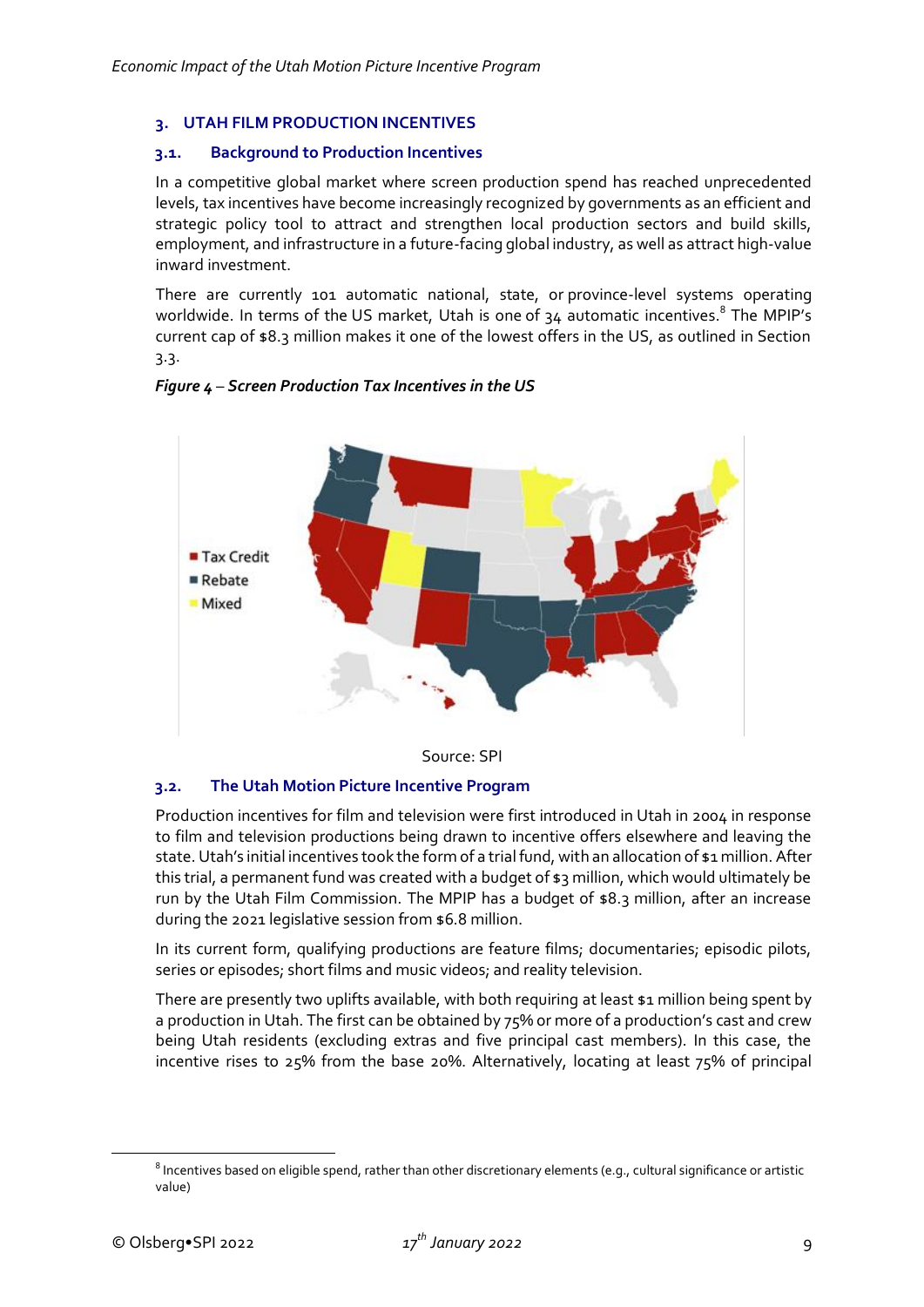photography days in rural Utah (outside of Salt Lake, Utah, Davis and Weber counties) will also increase the incentive available to 25%.

# <span id="page-11-0"></span>**3.3. Comparison With US State Competitors**

There is strong competition in the US to attract screen productions, with Utah as one of over 30 states offering production incentives. This section provides a high-level overview of state production incentives in order to compare Utah's offer in two key areas: annual program cap (the annual amount budgeted for or invested by state governments on incentives), and incentive rate (the percentage-based return on eligible expenditure).

It should be noted that many international territories (including in Canada and Europe) also offer highly competitive incentive systems.

## *3.3.1. Program Caps*

The table below outlines film and television production incentive programs in the US. The annual program budget or cap is indicated, and where no cap exists, actual government outlay on production incentives is included, where data are available.

| <b>State</b>      | Annual Program Cap / State Outlay                                                               |
|-------------------|-------------------------------------------------------------------------------------------------|
| Arkansas          | No cap (amount unstated)                                                                        |
| D.C.              | No cap (amount unstated)                                                                        |
| Maine             | No cap (amount unstated)                                                                        |
| Tennessee         | No cap (amount unstated)                                                                        |
| Georgia           | No cap (\$915m, 2017)                                                                           |
| Illinois          | No cap (\$420m, 2018)                                                                           |
| California        | $$66$ om <sup>9</sup>                                                                           |
| New York          | \$420m                                                                                          |
| Louisiana         | \$150m                                                                                          |
| <b>New Mexico</b> | \$110m<br>Note: uncapped for New Mexico Film Partners - e.g. Netflix and<br><b>NBCUniversal</b> |
| New Jersey        | \$100m; additional €200m available for Studio Partners                                          |
| Connecticut       | No cap (\$110m five-year average between 2014-15 and 2019-20)                                   |
| Kentucky          | \$100m                                                                                          |
| Pennsylvania      | \$70m                                                                                           |
| Massachusetts     | No cap (\$56m-\$80m annually<br>per 2021 review)                                                |
| Hawaii            | \$50m                                                                                           |
| Ohio              | \$40m                                                                                           |
| North Carolina    | \$31m                                                                                           |
| Oklahoma          | \$30m                                                                                           |
| Texas             | $$22.5m^{10}$                                                                                   |

*Table 4 – Comparison of State Incentive Program Caps in the US Market*

**<sup>9</sup>** includes \$150 million tied to the construction of new soundstages. *Legislature Passes Senate Bill 144, \$330 Million Dollar Investment In Film & Tv Production And Soundstages*. 15th July 2021. Accessible At:

https://sd25.senate.ca.gov/news/2021-07-15/legislature-passes-senate-bill-144-330-million-dollar-investmentfilm-tv-production

<sup>10</sup> In 2021, the state allocated \$45 million over two years.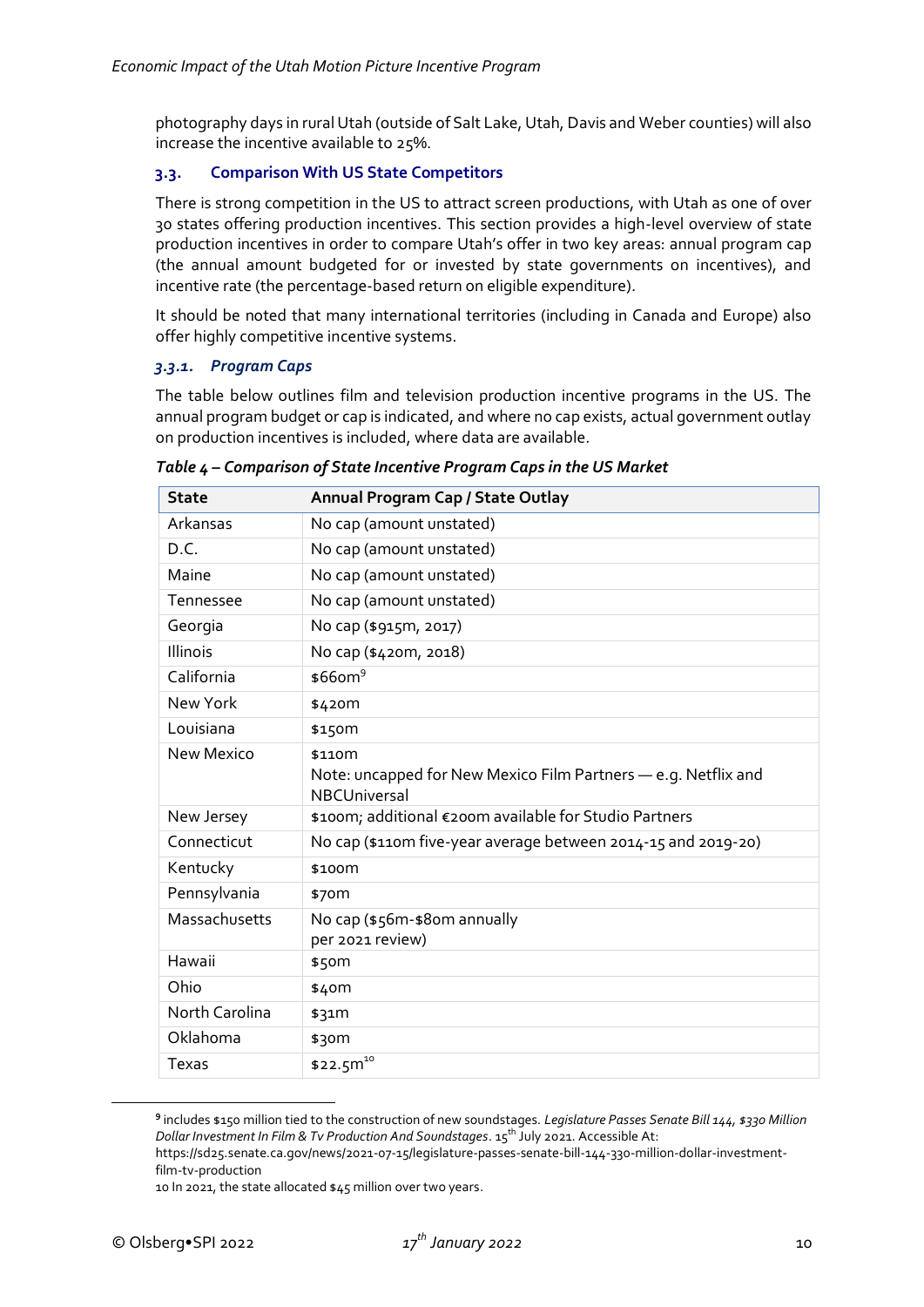| <b>State</b>              | Annual Program Cap / State Outlay |
|---------------------------|-----------------------------------|
| Alabama                   | \$20m                             |
| Mississippi               | \$20m                             |
| Oregon                    | \$20m                             |
| Rhode Island              | \$20m                             |
| South Carolina            | \$15.5m                           |
| Maryland                  | \$12m                             |
| Montana                   | \$10 <sub>m</sub>                 |
| Nevada                    | \$10 <sub>m</sub>                 |
| Utah                      | \$8.3m                            |
| Virginia                  | \$6.5m                            |
| Minnesota<br>(Tax Credit) | \$4.95m                           |
| D.C.                      | \$3.5m                            |
| Colorado                  | \$0.9m                            |
| Minnesota<br>(Rebate)     | \$0.5m                            |

# *3.3.2. Rate*

Utah's incentive rate falls approximately in the middle of incentive systems in the US, at 20%- 25%. The table below shows incentive rates in different US markets for reference and comparison. It should be noted that in many US states, incentives are offered at different levels for different types of spend, and these are outlined in the 'Notes' column below.

*Table 5 – Comparison of State Incentive Rates in the US Market*

| <b>State</b> | Headline<br><b>Incentive Rate</b> | <b>Uplifts</b>          | <b>Notes</b>                                                                                                                                                                                                                                                         |
|--------------|-----------------------------------|-------------------------|----------------------------------------------------------------------------------------------------------------------------------------------------------------------------------------------------------------------------------------------------------------------|
| D.C.         | 35%                               | None                    | 10% of personnel<br>expenditure for non-D.C.<br>residents; 30% for residents;<br>21% of production<br>expenditure without a tax<br>obligation to D.C.-registered<br>vendors; 35% of production<br>expenditure with a tax<br>obligation to D.C.-registered<br>vendors |
| Kentucky     | 35%                               | None                    | 30% of goods and services;<br>35% of Kentucky-resident<br>labor; 30% of non-resident<br>labor                                                                                                                                                                        |
| New Jersey   | 35%                               | 2% Diversity Tax Credit | For qualified film production<br>expenses incurred in New<br>Jersey, but within a 30-mile<br>radius of the intersection of<br>Eighth Avenue/Central Park<br>West, Broadway, and West<br>59th Street/Central Park                                                     |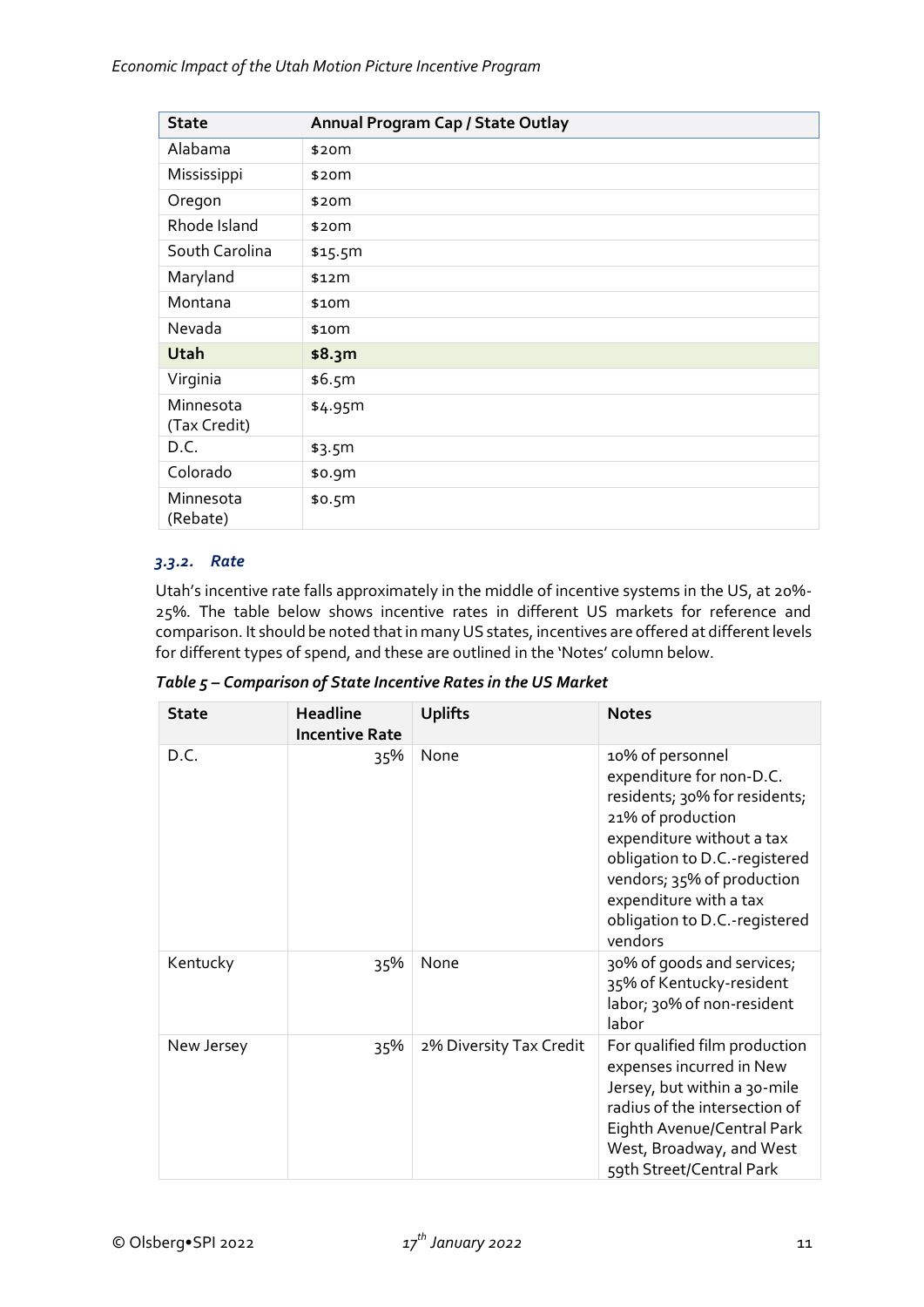| <b>State</b>   | <b>Headline</b><br><b>Incentive Rate</b> | <b>Uplifts</b>                                                                                                                                                                                                                 | <b>Notes</b>                                                                                                                                                                                                     |
|----------------|------------------------------------------|--------------------------------------------------------------------------------------------------------------------------------------------------------------------------------------------------------------------------------|------------------------------------------------------------------------------------------------------------------------------------------------------------------------------------------------------------------|
|                |                                          |                                                                                                                                                                                                                                | South, New York, New York,<br>the tax credit is worth 30%<br>(Fort Monmouth falls outside<br>of this 30-mile radius)                                                                                             |
| Illinois       | 30%                                      | Additional 15% tax<br>credit on Illinois labor<br>expenditure of<br>employees who live<br>in areas of high<br>unemployment                                                                                                     |                                                                                                                                                                                                                  |
| Mississippi    | 30%                                      | 5% additional rebate for<br>honorably discharged<br>armed forces veterans                                                                                                                                                      | 25% for local spend on<br>goods/services; 25%<br>for non-resident payroll;<br>30% for resident payroll                                                                                                           |
| Ohio           | 30%                                      | None                                                                                                                                                                                                                           |                                                                                                                                                                                                                  |
| Connecticut    | 30%                                      | None                                                                                                                                                                                                                           | 10% on production costs<br>between \$100,000 and<br>\$500,000; value increased to<br>15% on projects with eligible<br>spend of more than<br>\$500,000; projects of more<br>than \$1m qualifying spend<br>get 30% |
| Rhode Island   | 30%                                      | None                                                                                                                                                                                                                           |                                                                                                                                                                                                                  |
| South Carolina | 30%                                      | None                                                                                                                                                                                                                           | 25% on resident labor; 20%<br>on non-resident labor; 30%<br>on in-state supplies; 25% on<br>out-of-state supplies                                                                                                |
| Washington     | 30%                                      | 35% for TV series of<br>more than six episodes                                                                                                                                                                                 |                                                                                                                                                                                                                  |
| Alabama        | 25%                                      | 35% for payroll to<br>Alabama residents                                                                                                                                                                                        |                                                                                                                                                                                                                  |
| Louisiana      | 25%                                      | Additional 5% for out-<br>of-zone filming;<br>additional 10% for a<br>Louisiana screenplay on<br>expenditures between<br>\$50,000 and \$5m;<br>additional 15% for<br>Louisiana payroll;<br>additional 5% for visual<br>effects |                                                                                                                                                                                                                  |
| Maryland       | 25%                                      | None                                                                                                                                                                                                                           | 25% for film production;<br>27% for TV production                                                                                                                                                                |
| Massachusetts  | 25%                                      | Spending more than<br>75% of total budget or<br>filming at least 75% of<br>the principal                                                                                                                                       |                                                                                                                                                                                                                  |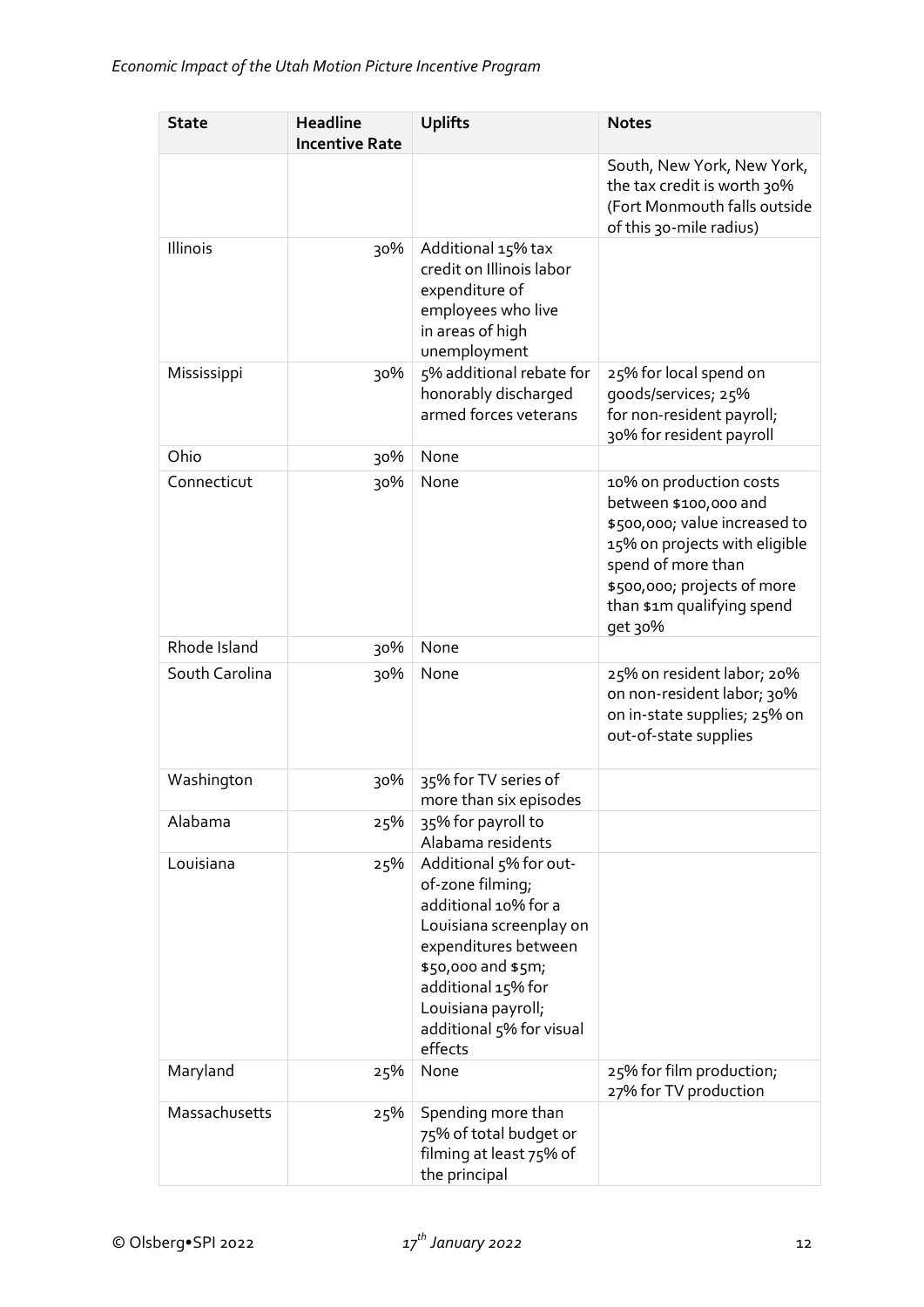| <b>State</b>              | <b>Headline</b><br><b>Incentive Rate</b> | <b>Uplifts</b>                                                                                                                                                                                                                            | <b>Notes</b>                                                                                                                                                                                                                                                                                                                                                                               |
|---------------------------|------------------------------------------|-------------------------------------------------------------------------------------------------------------------------------------------------------------------------------------------------------------------------------------------|--------------------------------------------------------------------------------------------------------------------------------------------------------------------------------------------------------------------------------------------------------------------------------------------------------------------------------------------------------------------------------------------|
|                           |                                          | photography days in<br>Massachusetts makes<br>the project eligible for a<br>25% production credit<br>and a sales tax<br>exemption, in addition<br>to the 25% base payroll<br>tax credit                                                   |                                                                                                                                                                                                                                                                                                                                                                                            |
| Minnesota<br>(Tax Credit) | 25%                                      |                                                                                                                                                                                                                                           |                                                                                                                                                                                                                                                                                                                                                                                            |
| Montana                   | 25%                                      | Additional 5% on<br>expenditure in a high-<br>poverty county;<br>additional 5% for<br>Montana screen credit                                                                                                                               | 25% of compensation for<br>Montana resident crew; 15%<br>of compensation for non-<br>Montana resident crew; 30%<br>of compensation paid to<br>students; 20% of above-the-<br>line compensation per<br>production or television<br>series, with ceiling, 10% of<br>payments to Montana<br>colleges or universities; 10%<br>of all in-studio facility and<br>equipment rental<br>expenditure |
| <b>New Mexico</b>         | 25%                                      | Additional 5% for<br>television series<br>productions; additional<br>5% if certain criteria are<br>met regarding the use<br>of qualified production<br>facilities; 5% for<br>production<br>expenditures in the<br>state at least 60 miles | 15% for non-resident<br>industry crew wages when<br>certain criteria are met                                                                                                                                                                                                                                                                                                               |
| New York                  | 25%                                      | Additional 10% credit<br>available on qualified<br>labor expenses (direct<br>hires only) in most<br>upstate counties                                                                                                                      |                                                                                                                                                                                                                                                                                                                                                                                            |
| North Carolina            | 25%                                      | None                                                                                                                                                                                                                                      |                                                                                                                                                                                                                                                                                                                                                                                            |
| Pennsylvania              | 25%                                      | 5% for productions that<br>meet the minimum<br>state filming<br>requirements at a<br>qualified production<br>facility; 5% for eligible<br>post-production<br>expenses incurred at a                                                       |                                                                                                                                                                                                                                                                                                                                                                                            |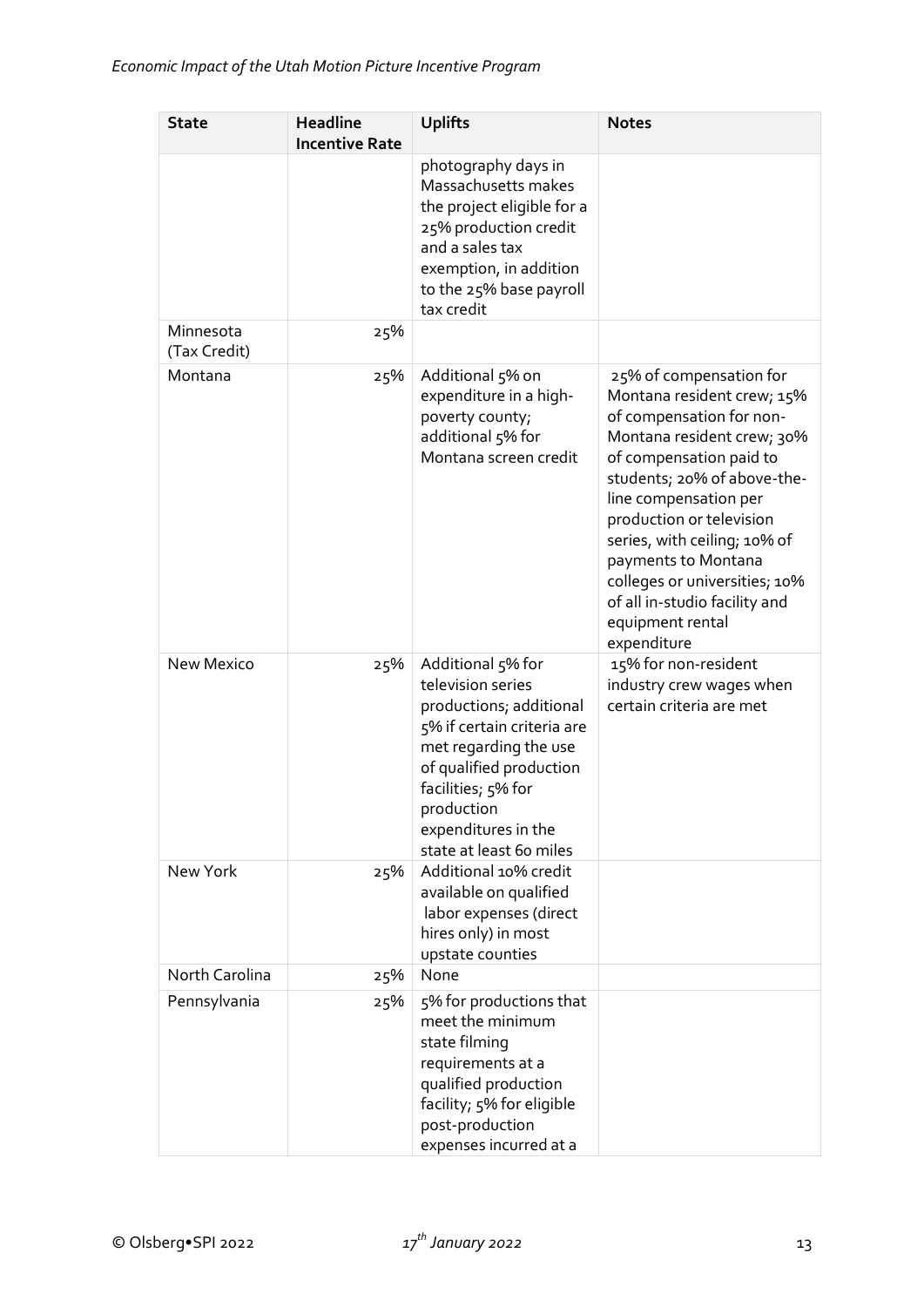| <b>State</b>          | <b>Headline</b><br><b>Incentive Rate</b> | <b>Uplifts</b>                                                                                                                                                                | <b>Notes</b>                                                                                                                                                                                                              |
|-----------------------|------------------------------------------|-------------------------------------------------------------------------------------------------------------------------------------------------------------------------------|---------------------------------------------------------------------------------------------------------------------------------------------------------------------------------------------------------------------------|
|                       |                                          | qualified post-<br>production facility                                                                                                                                        |                                                                                                                                                                                                                           |
| Tennessee             | 25%                                      | Additional 5% on<br>resident labor for<br>scripted TV series that<br>include 'Film in TN' logo                                                                                |                                                                                                                                                                                                                           |
| Utah                  | 25%                                      | <b>None</b>                                                                                                                                                                   | Rebate: 20% for projects<br>spending between<br>\$500,000 and \$1m<br>Tax Credit: 20% for projects<br>that will spend \$500,000-<br>\$1m; 25% for projects that<br>spend above \$1m and if<br>additional criteria are met |
| Arkansas              | 20%                                      | 10% bonus for below-the-line Arkansas residents                                                                                                                               |                                                                                                                                                                                                                           |
| California            | 20%                                      | None                                                                                                                                                                          | 20% for non-independent<br>feature films, TV projects,<br>25% for independent films                                                                                                                                       |
| Colorado              | 20%                                      | None                                                                                                                                                                          |                                                                                                                                                                                                                           |
| Georgia               | 20%                                      | in final production                                                                                                                                                           | Additional 10% for including Georgia promotional logo                                                                                                                                                                     |
| Hawaii                | 20%                                      | None                                                                                                                                                                          | 20% for Oahu productions<br>25% for other islands                                                                                                                                                                         |
| Minnesota<br>(Rebate) | 20%                                      | 5% additional rebate for<br>productions with more<br>than \$1m qualifying<br>spend, or 60% of days<br>outside metro area                                                      |                                                                                                                                                                                                                           |
| Oklahoma              | 20%                                      | 3% Rural County Uplift;<br>2% Small Municipality<br>Uplift; 5% Soundstage<br>Uplift; 2% / 5% TV<br>Uplift; 5% Multi-Film<br>Deal Uplift; 3% Post-<br><b>Production Uplift</b> |                                                                                                                                                                                                                           |
| Oregon                | 20%                                      | Additional 6.2%<br>Greenlight labor rebate<br>for qualifying projects<br>spending more than<br>\$1m                                                                           | 20% on goods and services;<br>10% on labor                                                                                                                                                                                |
| Texas                 | 20%                                      | 2.5% for underused or<br>economically distressed<br>areas                                                                                                                     | Base rate of 5%-20%: 5% for<br>projects of \$250,000-\$1m,<br>10% for projects of \$1m-<br>\$3.5m; 20% for projects of<br>\$3.5m+. Based on eligible in-<br>state spending                                                |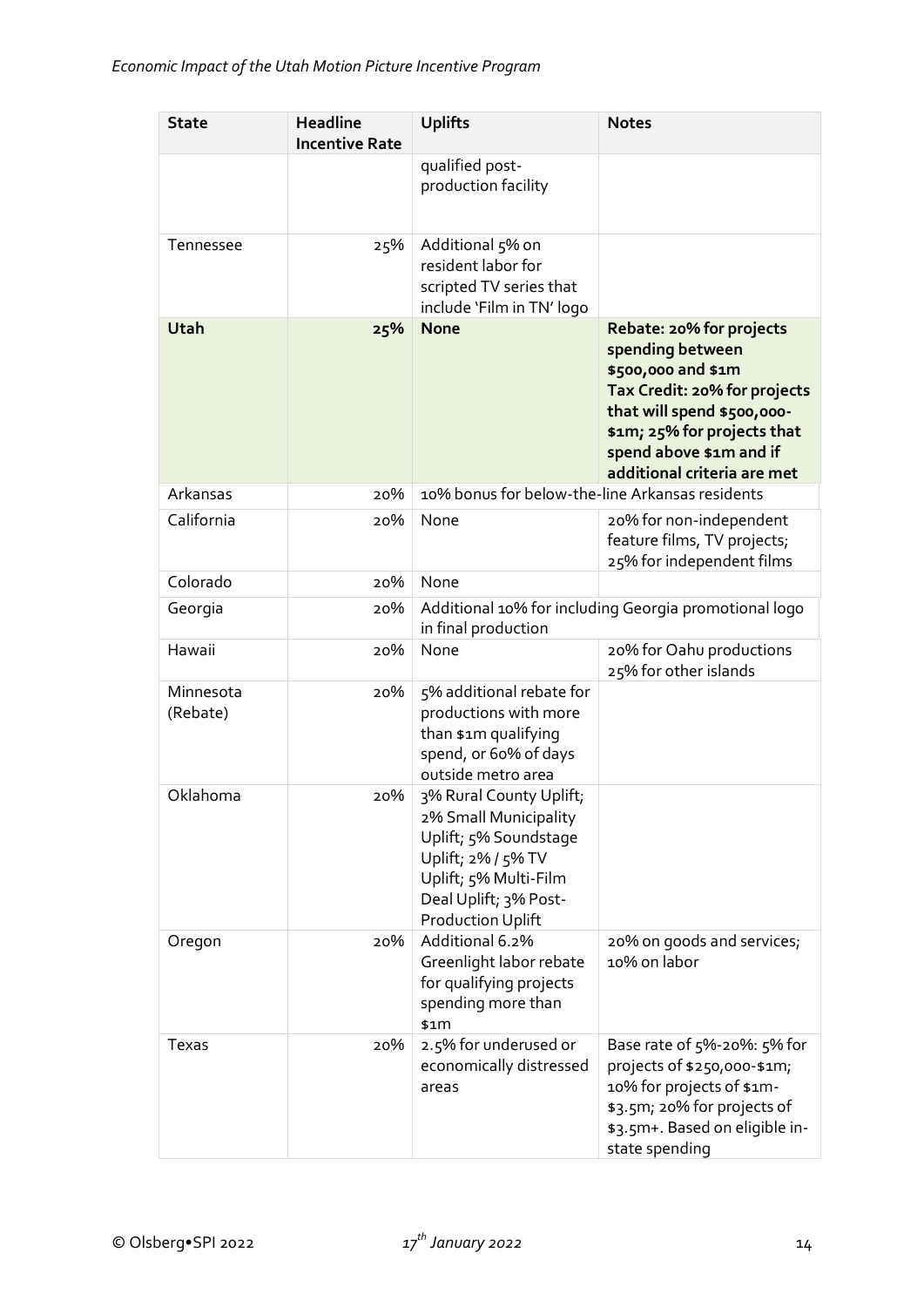| <b>State</b> | <b>Headline</b><br><b>Incentive Rate</b> | <b>Uplifts</b>                                                                                                                                                                                                                                                                                                                                                                                                                          | <b>Notes</b>                                                                                                 |
|--------------|------------------------------------------|-----------------------------------------------------------------------------------------------------------------------------------------------------------------------------------------------------------------------------------------------------------------------------------------------------------------------------------------------------------------------------------------------------------------------------------------|--------------------------------------------------------------------------------------------------------------|
| Nevada       | 15%                                      | None                                                                                                                                                                                                                                                                                                                                                                                                                                    | Above-the-line: 15%<br>resident, 12% non-resident<br>Below-the-line: 15% resident<br>Production costs: 15%   |
| Virginia     | 15%                                      | 5% bonus for filming in<br>an economically-<br>distressed area of<br>Virginia; 10% bonus for<br>Virginia resident payroll<br>if total expenditure in<br>Virginia of \$250,000-<br>\$1m, or 20% for Virginia<br>resident payroll if total<br>expenditure in Virginia<br>of \$1m+; 10% bonus for<br>Virginia resident payroll<br>for Virginia residents<br>employed for the first<br>time as actors or<br>members of a<br>production crew |                                                                                                              |
| Maine        | 12%                                      | None                                                                                                                                                                                                                                                                                                                                                                                                                                    | Rebate: 10% on non-resident<br>wages; 12% on resident<br>wages<br>Tax credit: 5% on other<br>eligible spend. |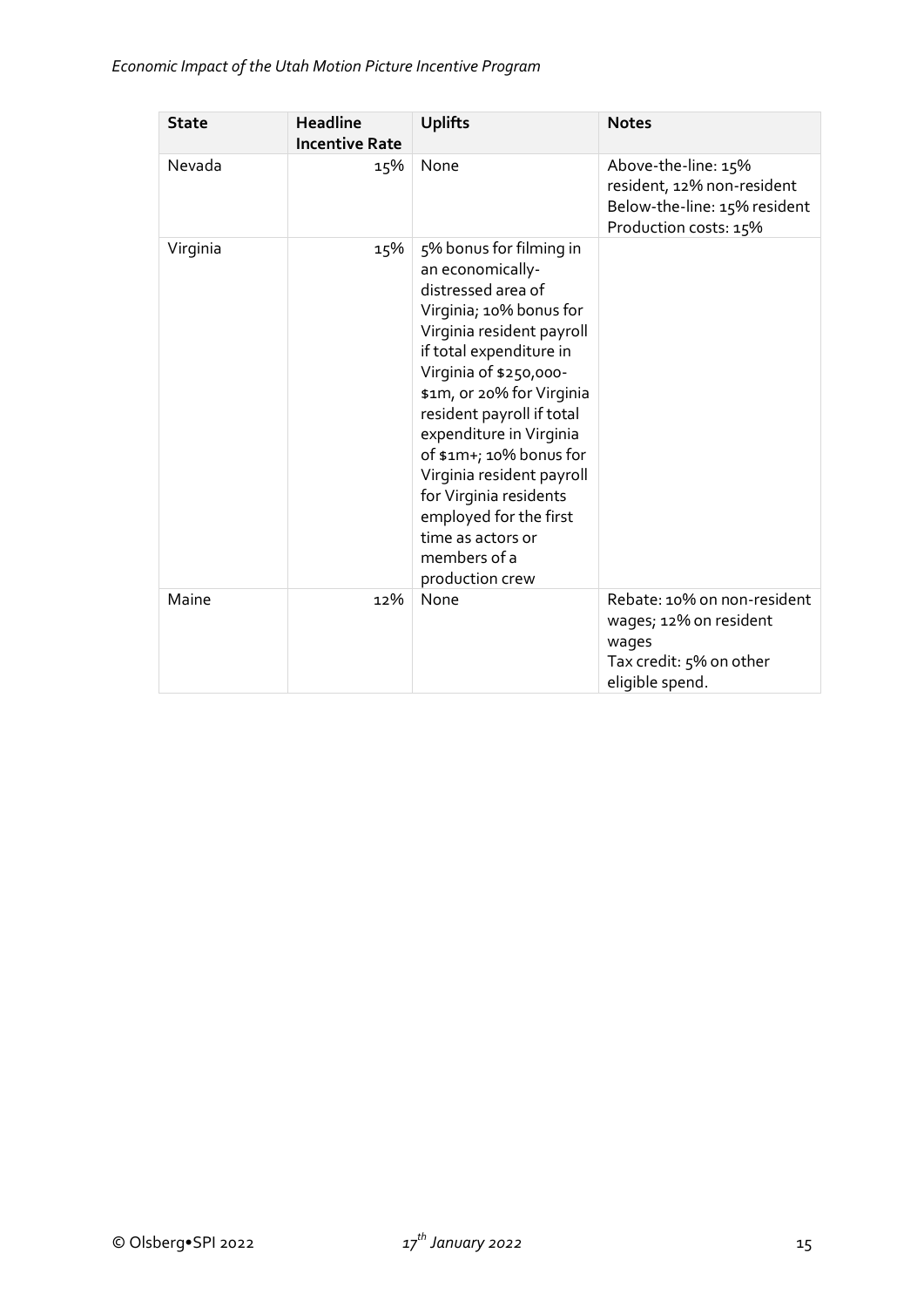## <span id="page-17-0"></span>**4. UTAH PRODUCTION AND INCENTIVE USE**

## <span id="page-17-1"></span>**4.1. Production Expenditure**

Examination of annual expenditure patterns in Utah between FY2005 and FY2021 shows that while spend is often uneven due to the nature of film and television production there has been overall growth since FY2005. Since FY2017, growth has levelled off somewhat, which relates to the underlying incentive budget in Utah. A decline occurred in FY2020 in relation to the COVID-19 pandemic: while spend reached \$64.0 million in FY2019, this decreased to \$46.9 million in FY2020, with a similar level of \$47.9 million in FY2021. It should be noted that the latter fiscal year does include a significant proportion of 2020, the first year of the pandemic, and that the global film and television sector has seen a strong return to production since initial disruption from COVID-19. According to reports, Utah was the first state in the US to resume film and television work during the pandemic and is well placed to continue to benefit from the high volume of production being undertaken in the sector.<sup>11</sup>



## *Figure 5 – Utah Production Expenditure, FY2005 to FY2021 (£m)*

#### <span id="page-17-2"></span>**4.2. Projects**

The overall number of projects accessing the incentive has increased significantly since 2005, but by a smaller proportion than the increase in production spend. This means that projects have been spending larger amounts in Utah over time, and likely relates to a broader industry trend towards higher budgets, as well as a development in the film and television sector in Utah which enables more spend to take place in the state.

<sup>11</sup> *Lights, Camera, Covid: How The Utah Film Industry Beat The Odds Amidst The Pandemic. 19th December 2020.* ABC4 Utah. Accessible at: https://www.abc4.com/news/lights-camera-covid-utah-film-industry-on-the-rise/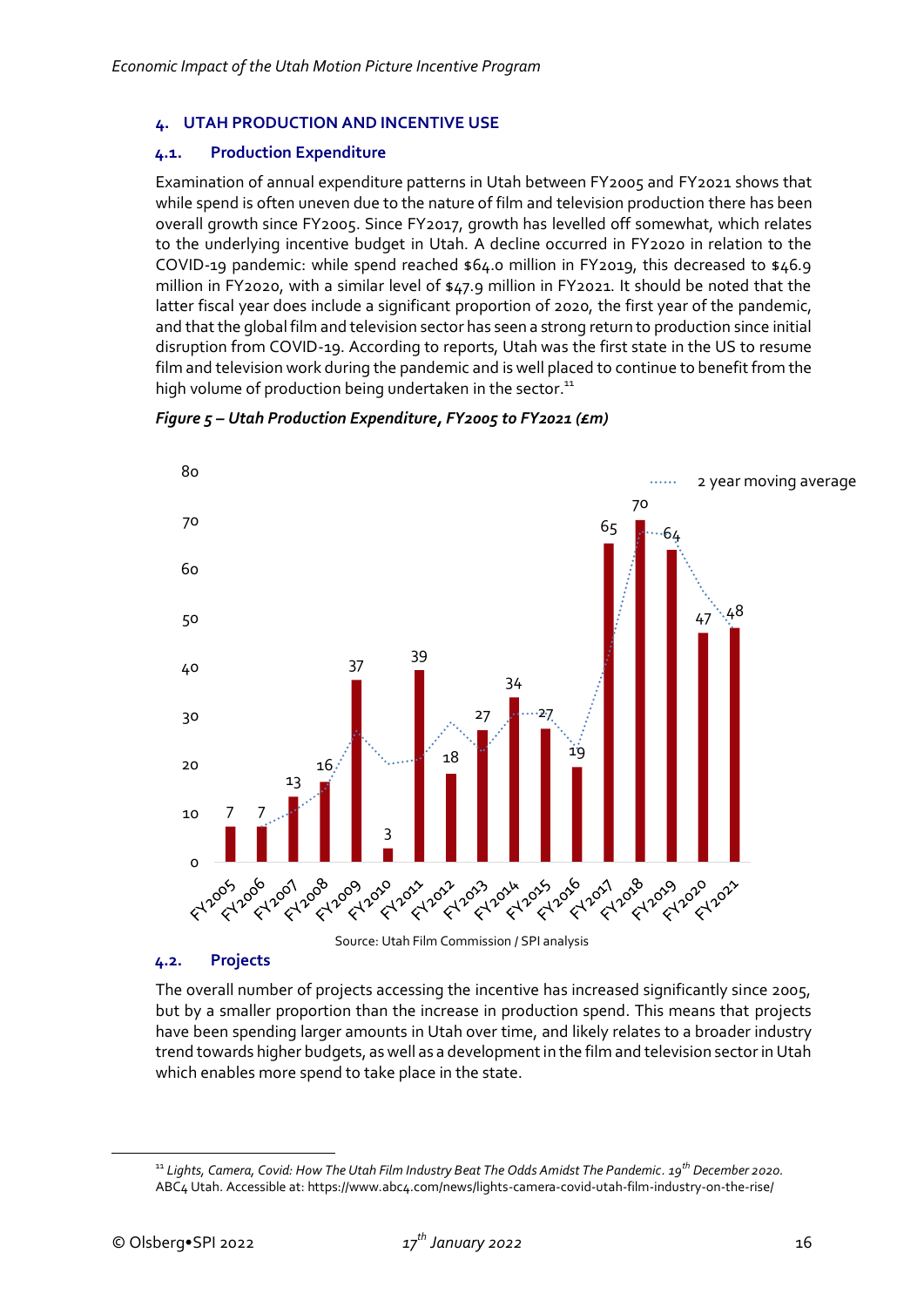

*Figure 6 – Number of Projects Accessing the Utah Production Incentive, FY2005 to FY2021*

Analysis of the type of projects utilizing Utah's incentive between FY2019 and FY2021 shows more impact from episodic projects than feature films. This is reflective of global sectoral trends, with series production driving growth in many production markets.

Such projects can also be particularly impactful, with longer production processes than features and potentially more effects on areas such as screen tourism.

*Figure 7 – Expenditure per Type of Project Accessing Utah's Incentive, FY2018 to FY2021 (\$m)*

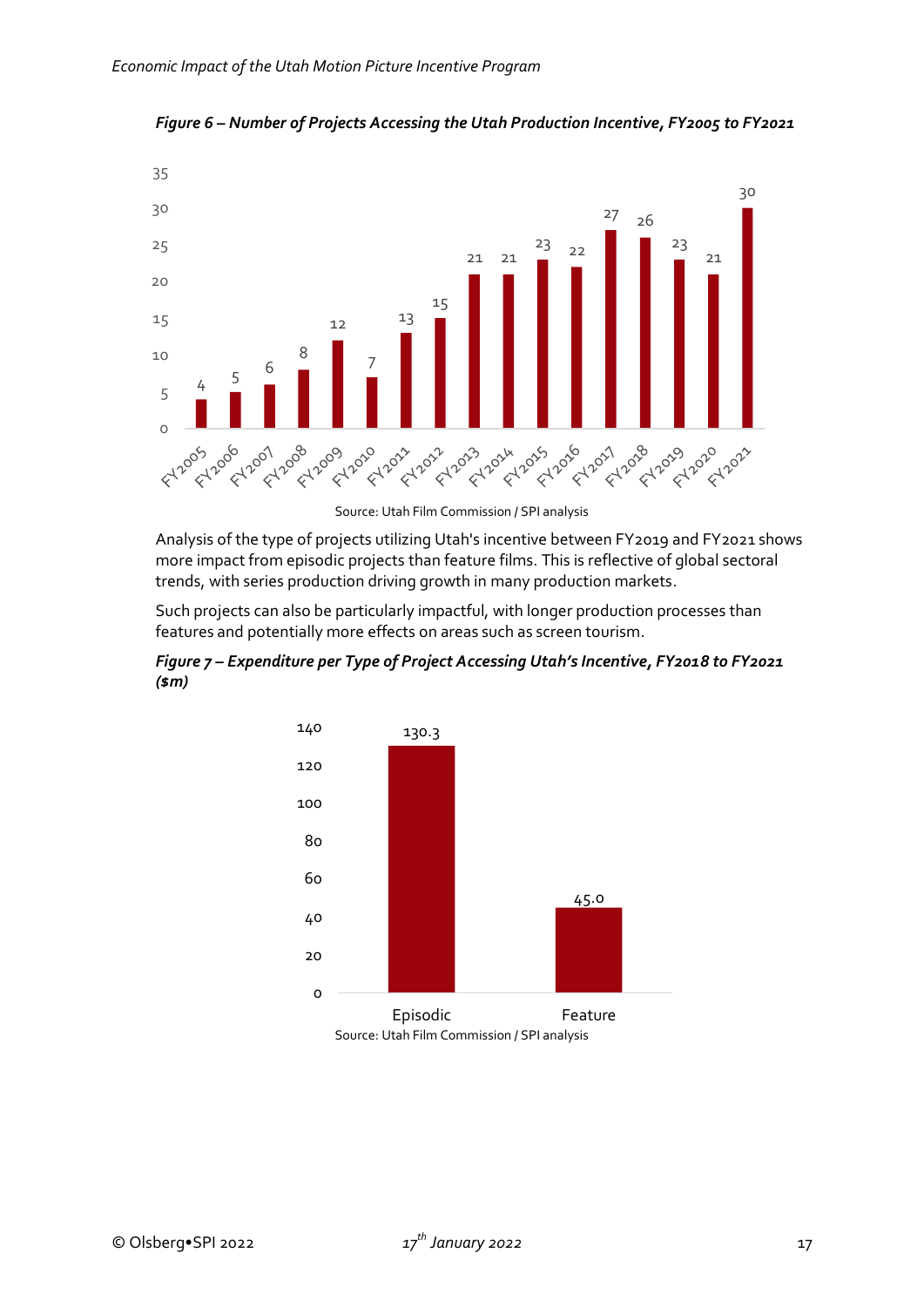Since 2011, there has been a significant shift in the pattern of expenditure in Utah from feature films to series production. In FY2011, only 3% of production expenditure was associated with series production, rising to 87% by 2021.

*Figure 8 – Episodic Expenditure as a % of all Production Expenditure in Utah, FY2011 to FY2021*



Source: Utah Film Commission / SPI analysis

# <span id="page-19-0"></span>**4.3. Rural Activity**

## *4.3.1. Filming Days*

Rural production is significant in Utah. Over the past five years, around a fifth of filming days were in rural locations. This pattern is driven by a small number of productions and therefore the total number fluctuates significantly year to year. This underlines the interest among producers in using Utah's natural locations.



*Figure 9 – Rural Production by Filming Days, FY2017 to FY2021*

Source: Utah Film Commission / SPI analysis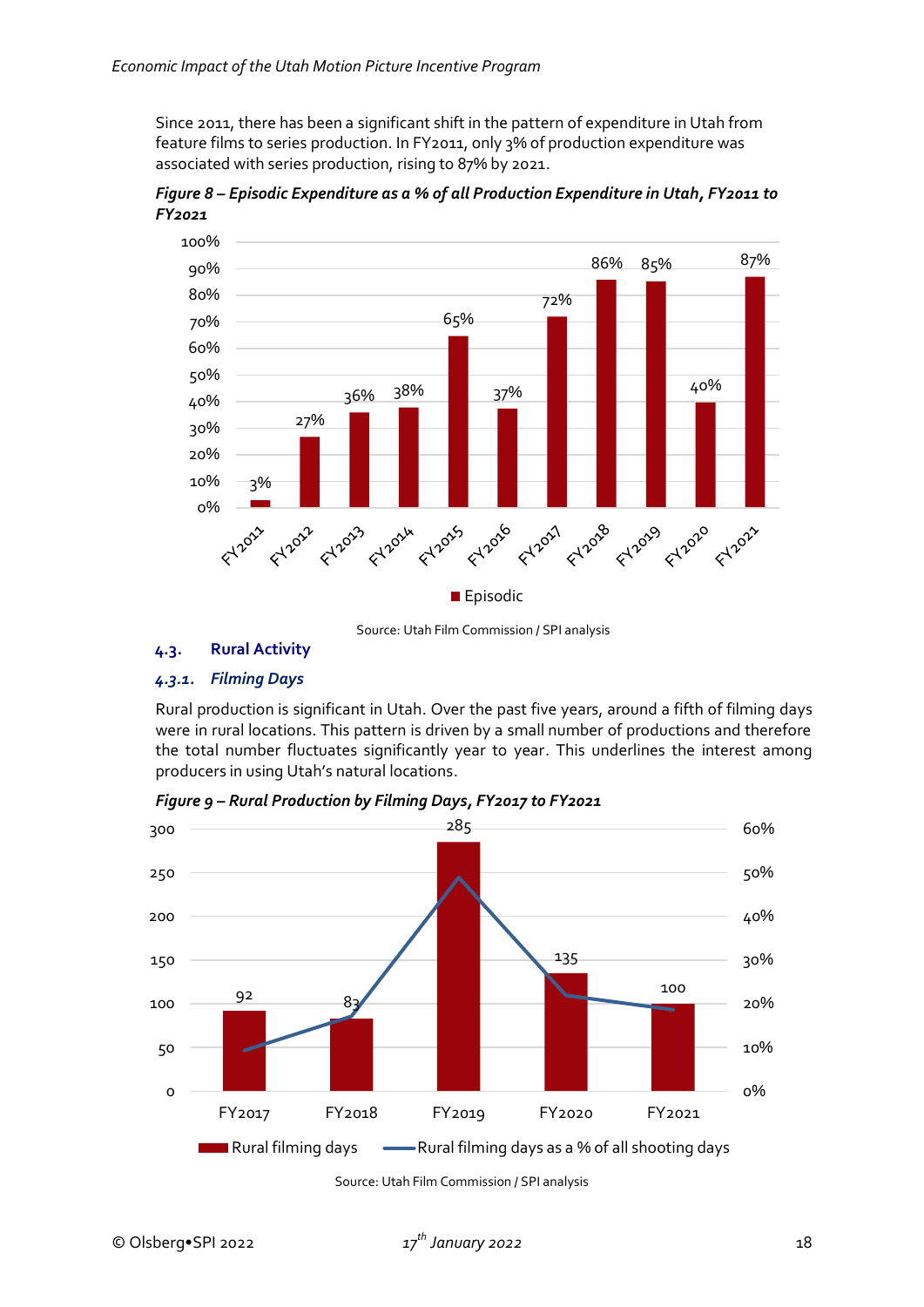# *4.3.2. Permits Granted*

The total number of permits granted in rural areas between FY2017 and FY2020 (the last year with available data) exceeds that for urban areas. This reflects the significance of rural areas for location shooting in Utah – including for commercials, which are counted in the data below.



*Figure 10 – Number of Permits Granted by Location Type (FY2017 to FY2020)*

# <span id="page-20-0"></span>**4.4. Distribution of Spend**

As a kind of specialized manufacturing activity, film and television production in Utah involves purchases and payments to a wide variety of industries and individuals including equipment hire, hotels and transportation. The supply chain impacts of such productions therefore benefit a large number of workers and vendors beyond those solely active in the film and television sector.

Analysis of projects in Utah show that a significant 29% of all production costs were spent on food, accommodation, transport and incidental purchases and equipment costs.

## <span id="page-20-1"></span>**4.5. Cast and Crew Earnings and Employment**

Analysis of detailed expenditure information for one example project provides an insight into earnings and employment generated by film and television production activity in Utah.

The median hourly wage for a worker on this production was \$29.7. On average, they worked for around 600 hours on the production and their overall earning from the production was around \$26,000. The median hourly wage on this production (\$29.7) is higher than the Utah state median hourly salary of \$15.7.

| <b>Metric</b>                            | <b>Total</b> |
|------------------------------------------|--------------|
| Total hours worked on production         | 218,633      |
| Average hours worked (mean)              | 628.3        |
| <b>Total Utah payroll for production</b> | \$9,035,182  |
| <b>Median Utah wages for production</b>  | \$12,493     |

*Table 6 – Key Employment Impacts from Production Case Study*

Source: Utah Film Commission / SPI analysis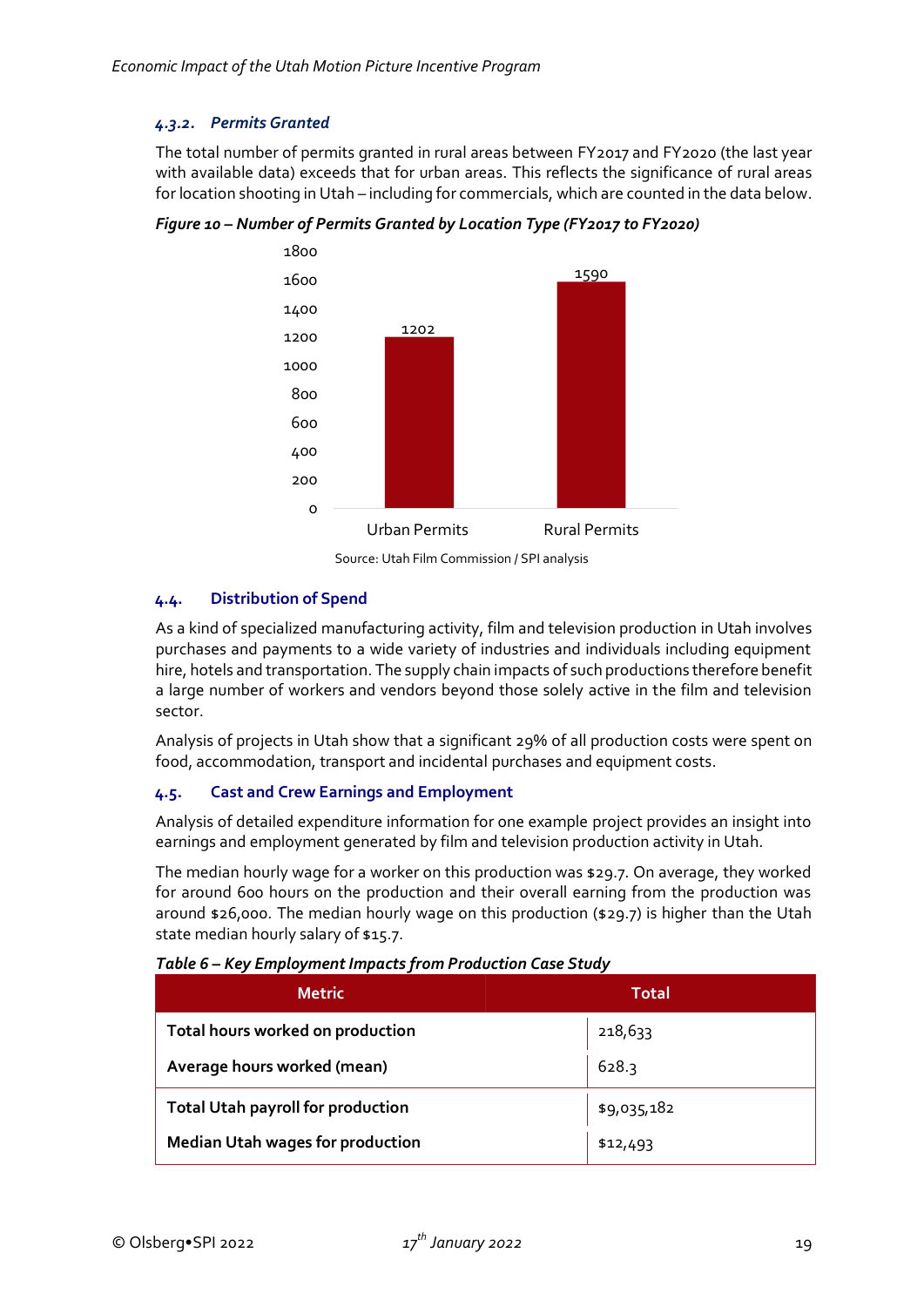| <b>Metric</b>                           | <b>Total</b> |
|-----------------------------------------|--------------|
| <b>Mean Utah wages for production</b>   | \$25,963     |
| Number of Utah workers on production    | 323          |
| Median Utah hourly salary on production | \$29.7       |
| Mean Utah hourly salary on production   | \$35.6       |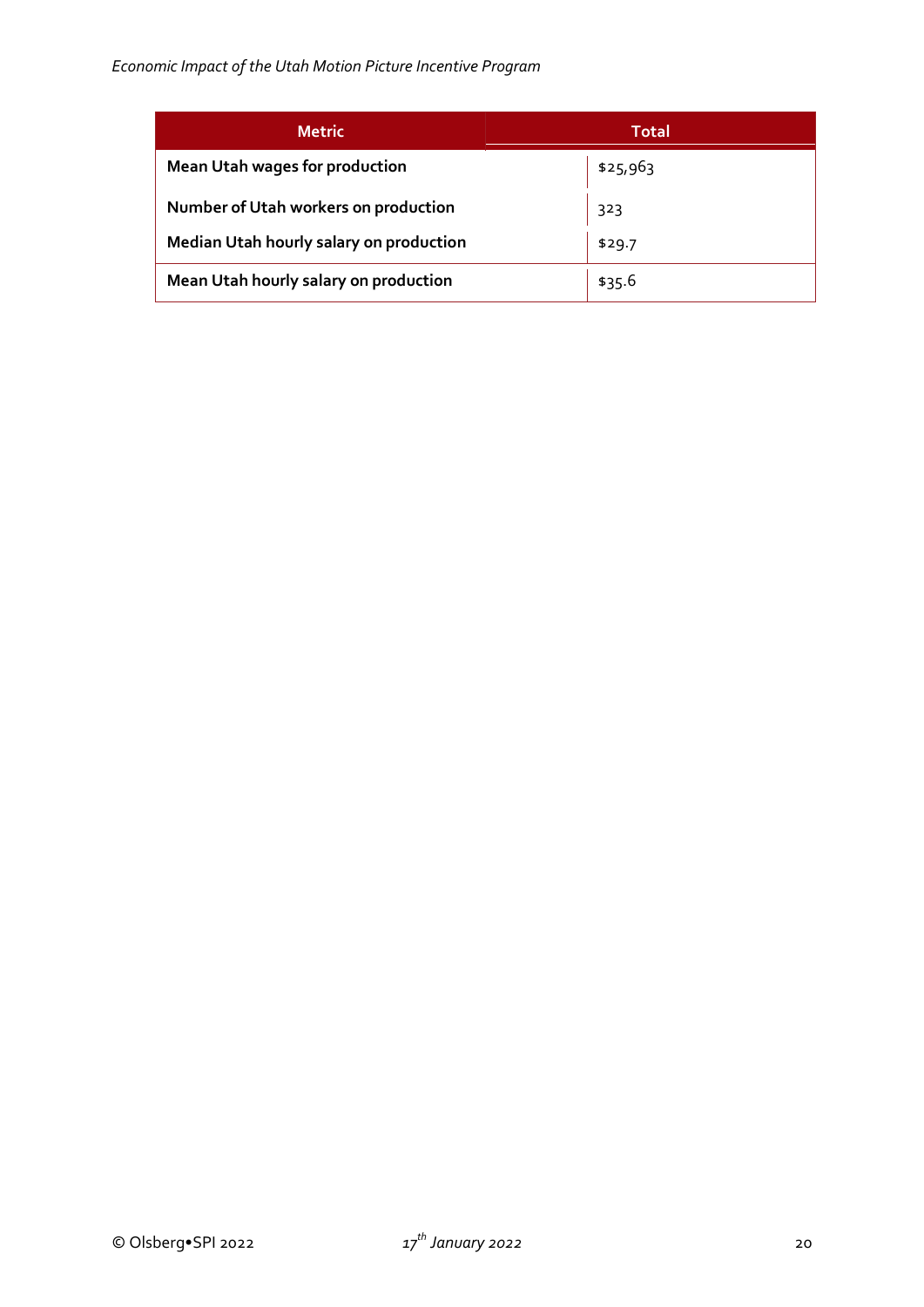## <span id="page-22-0"></span>**5. ECONOMIC IMPACT OF INCENTIVIZED FILM AND TELEVISION PRODUCTION IN UTAH**

## <span id="page-22-1"></span>**5.1. Overview of methodology**

The economic impact methodology is set out in full detail in the Appendix. The approach uses production expenditure data collected by the Utah Film Commission from companies as part of the registration and application process for the MPIP. Data on cast and crew and hours worked are also collected, allowing for a direct estimate of FTEs to be determined.

The total economic impact of the incentive is the sum of the direct, indirect and induced effects:

- **Direct impacts** are the economic uplift in terms of value created (GVA), labor income and employment within the screen sector resulting from the increase in production and postproduction expenditure.
- **Indirect impacts** are the GVA, labor income and employment effects observed in sectors that supply goods and services into the screen production sector.
- **Induced impacts** are the GVA, labor income and employment uplift created as a result of the wage effects of those working in the production sector.

To calculate the direct GVA and all indirect impacts, IMPLAN economic modelling software has been used.

Note: where annual figures are presented, these are nominal – i.e. in prices corresponding with the data year. Where aggregated figures are reported, these use 2021 prices.

## *5.1.1. Additionality*

Additionality describes the extent to which an observed change or impact can be attributed to a particular intervention. In this case, it describes how much production expenditure can be attributed to the MPIP. To determine additionality, a survey that was sent to all production incentive applicants to explore what production companies would have done without the incentive. There were  $34$  responses out of 60 recipients, a robust response rate of  $57\%$ .

Overall, the MPIP leverages very high additionality for Utah, with particularly high additionality for productions by companies based out of Utah. As outlined in the following figure, respondents were asked to rank the importance of six factors in the decision to produce Utah with incentives clearly identified as the most important decision factor identified.



## *Figure 11 – Decision Factors for Producing in Utah – Average Rank (6 most important, 1 least important)*

Source: SPI additionality survey, n=34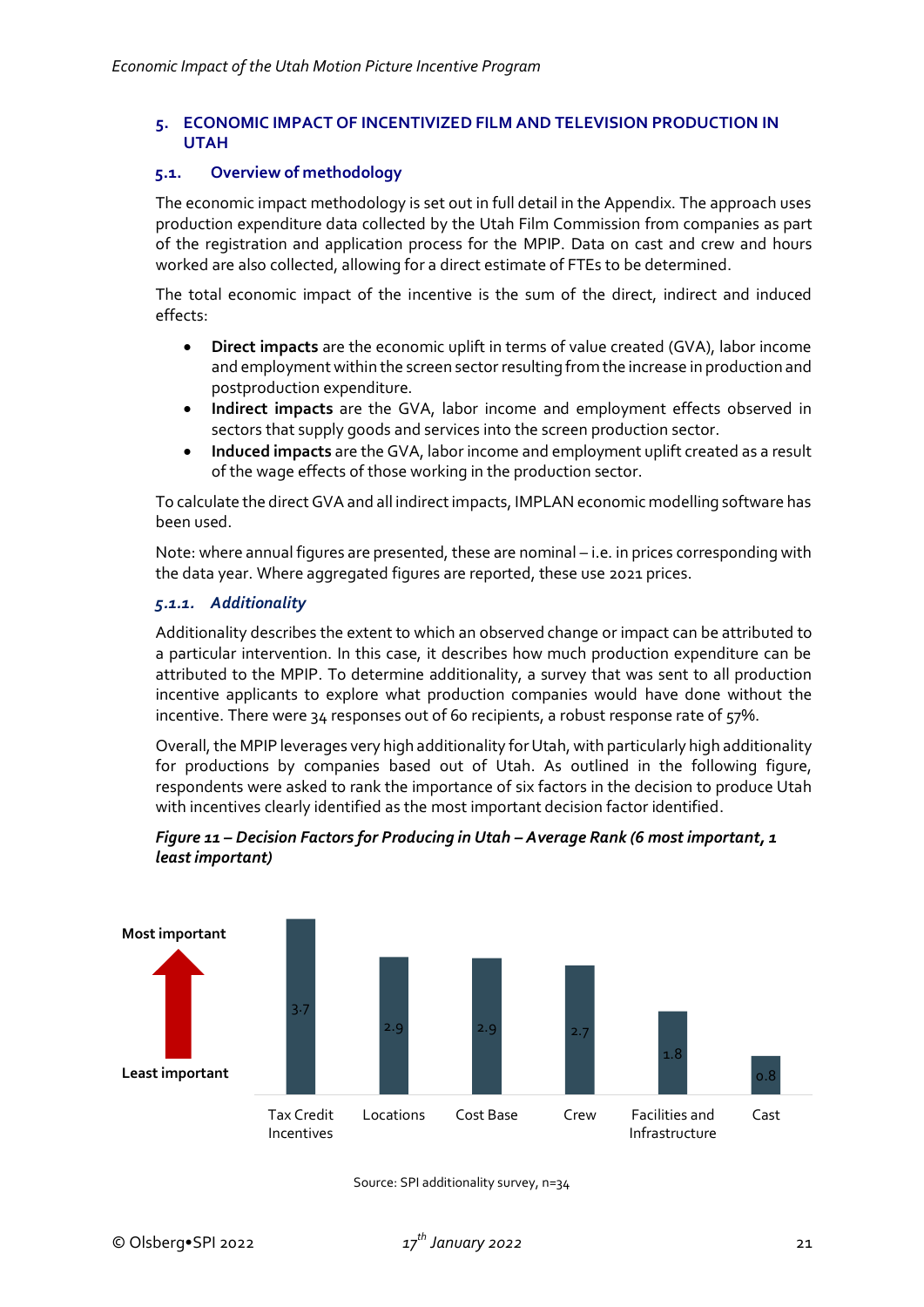Respondents were also asked how important the incentive was in their decision to develop, produce or co-produce in Utah on a scale of 0 (not a factor) to 10 (the only factor). Again, the results show that the incentive was very important to most company's decisions to produce in Utah. The most frequent response was that that the incentive was the most important factor, with 13 indicating a score of 10. The median response was 9, with the mean 8.8.

*Figure 12 – Importance of Incentive to Production Location Decision, frequency*



Source: SPI additionality survey, n= 34

Survey respondents were also asked about how much of their productions would have happened in Utah without the incentive. The average (median) response was that there would be no production without the incentive (21 out of 34). The mean response was that 17% of production would have happened without the incentive.

The rate of additionality is therefore between 83% and 100% — i.e. Utah's incentives are responsible for between 83% and 100% of production expenditure occurring in state. In the economic impact analysis, we have chosen to use a conservative additionality assumption of 86%.

All production companies based outside Utah indicated that no production would have happened in state without the incentive, indicating how important the incentive is for attracting investment into the state.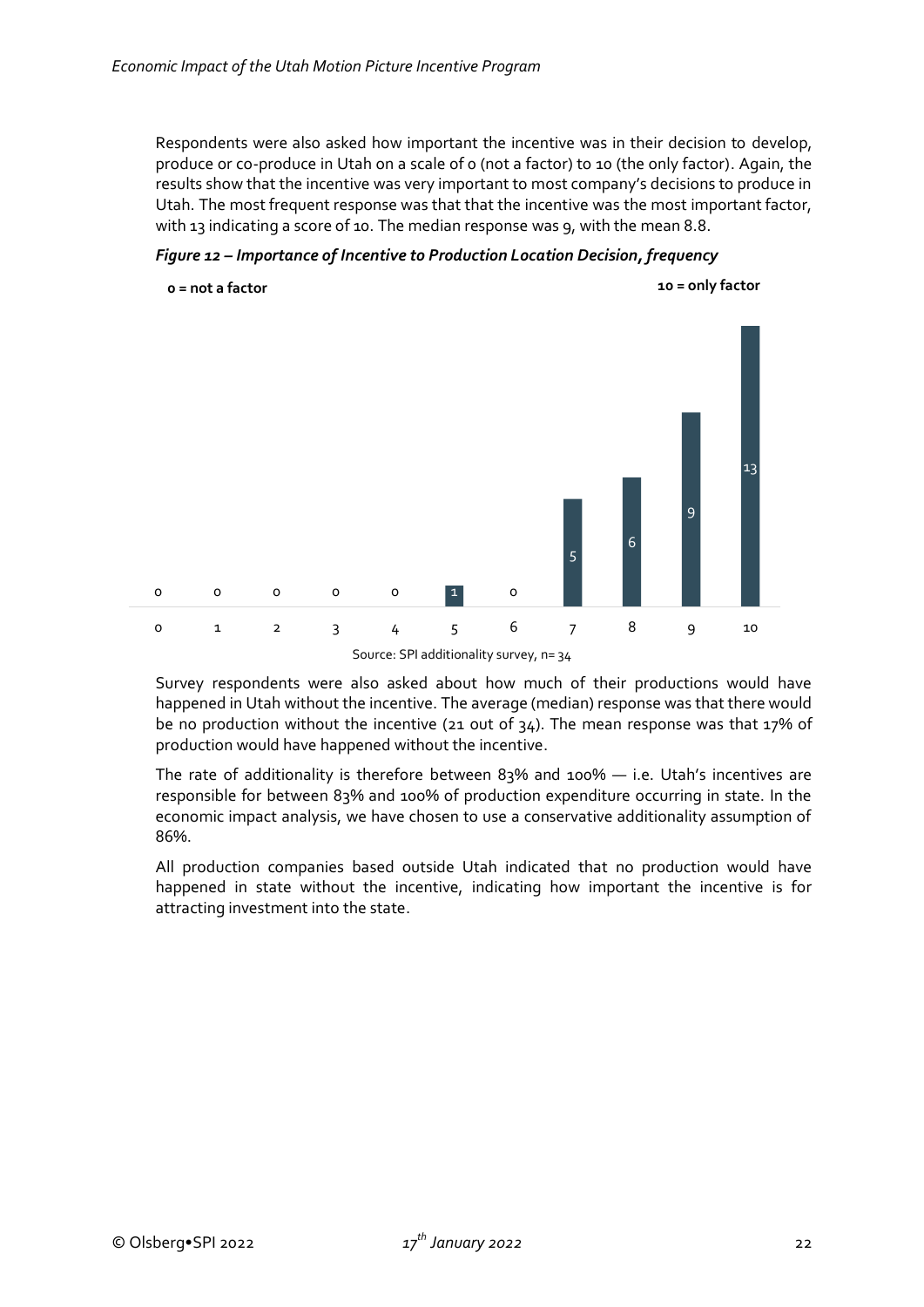



## *5.1.2. Additional Output*

Between FY2015 and FY2021, the incentive generated \$614.1 million in net output. Nearly half (49%) was from direct spend in the industry, while a further \$143.1 million was created in the supply chain and \$170.3 million through the subsequent wage effects.



*Figure 14 – Additional Output, FY2015-FY2021 (\$m, nominal prices)*

Source: SPI calculations, based on Utah Film Commission data

# *5.1.3. Additional Employment*

Overall, the tax credit led to 515.8 direct year-round FTE jobs in FY2021.

The additional activity also leads to jobs in the supply chain (indirect effects) and moves through the economy through wage expenditure in other businesses. In total in FY2021, a total of 810 FTE jobs can be attributed to the MPIP including 164 indirect jobs and 130 induced jobs.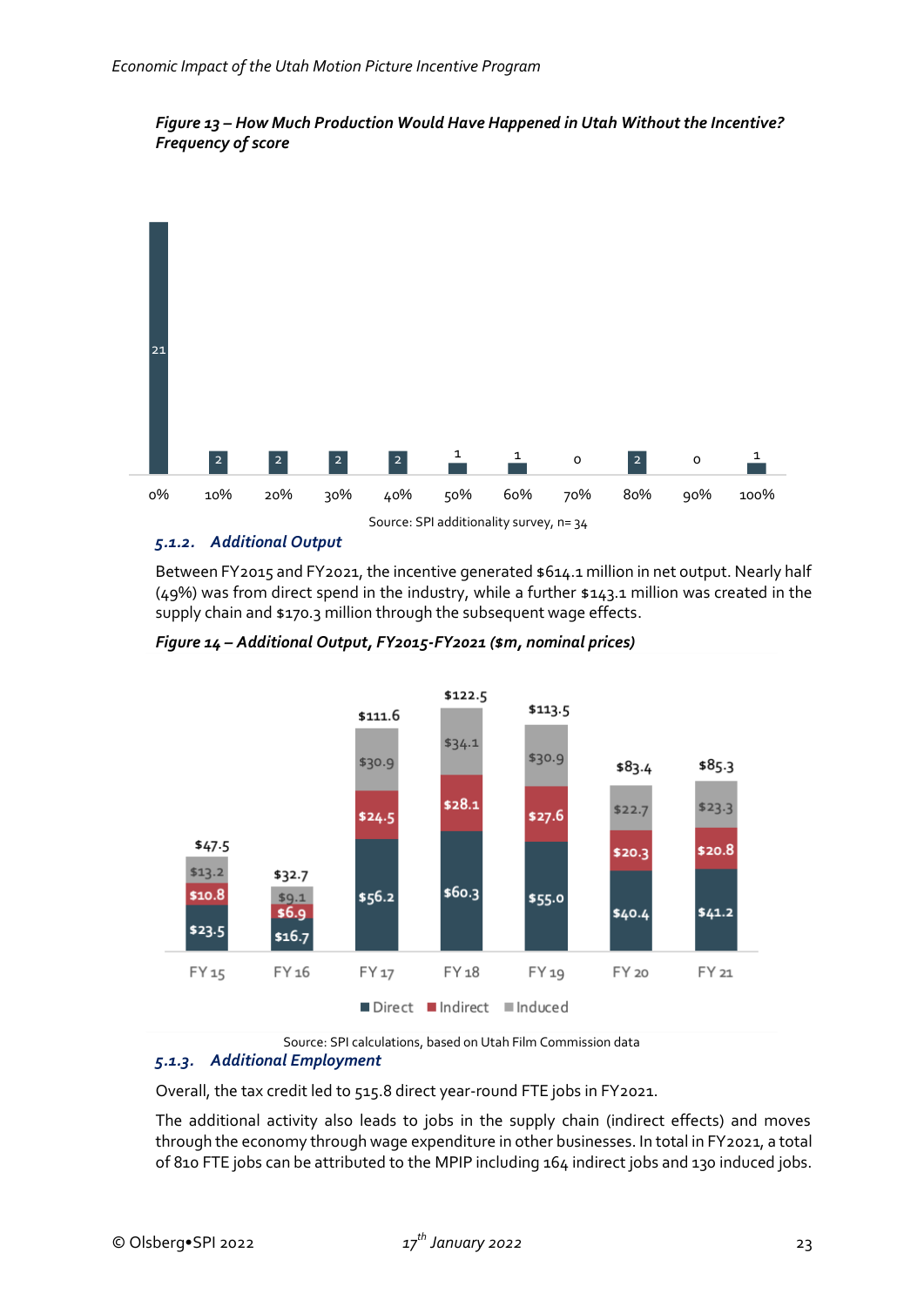

*Figure 15 – Additional FTE Employment, FY2015 to FY2021 (nominal)*

Source: SPI calculations, based on Utah Film Commission data *5.1.4. Additional Gross Value Added*

GVA is a key measure of the additional economic value created by an activity. Between FY2015 and FY2021, the total GVA created by activity incentivized by the credit was \$350.1 million, an average of \$50.0 million a year. This includes a total of \$178.2 millions of direct GVA, \$77.0 million in indirect GVA and \$95.0 million in induced over the seven years (FY15 to FY21).



*Figure 16 – Additional GVA, FY2015 to FY2021 (\$m, nominal)*

Source: SPI calculations, based on Utah Film Commission data

# *5.1.5. Additional Labor Income*

The total labor income for the seven years between FY2015 and FY2021 is \$238.0 million. This includes income earned in the supply chain and the consequences of increased wages throughout the economy.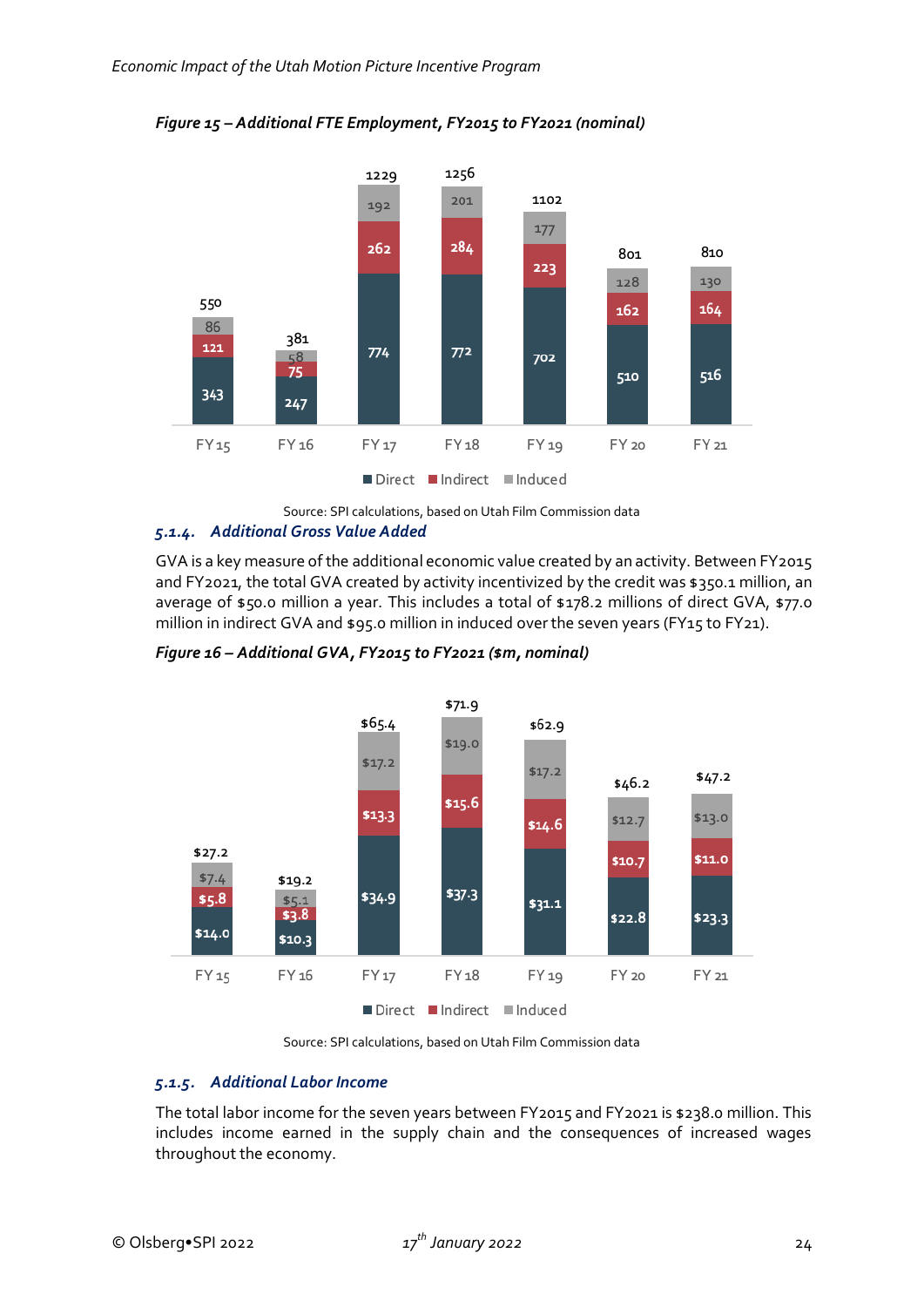*Table 7 – Labor Income, FY2015 to FY2021 (\$m)*

| <b>Labor Income</b> |       |  |  |  |
|---------------------|-------|--|--|--|
| Direct              | \$137 |  |  |  |
| Indirect            | \$51  |  |  |  |
| Induced             | \$50  |  |  |  |
| Total               | \$238 |  |  |  |

## *5.1.6. Return on Investment*

RoI is an important measure of the effectiveness of a film and television production incentive. Economic RoI uses the total value created in the economy as a result of the tax credits (GVA) and compares this with the net cost of the program (amount released in tax credits minus the additional state and local tax receipts received as a result of the credit).

This is the best measure to use to assess this type of credit as it matches closely with the aims of the credit, which was established to:

a. Encourage the use of Utah as a site for the production of motion pictures, television series, and made-for-television movies;

b. Provide financial incentives to the film industry so that Utah might compete successfully with other states and countries for filming locations

c. Help develop a strong motion picture industry presence in the state that will contribute substantially to improving the state's economy

The average GVA RoI between FY2015 and FY2021 is 7.0. For each \$1 spent on the tax credit, \$7.0 is returned to the Utah economy. The RoI varies over the years due to the effective incentive rate (relationship between the incentive amount of the production values) varying over time.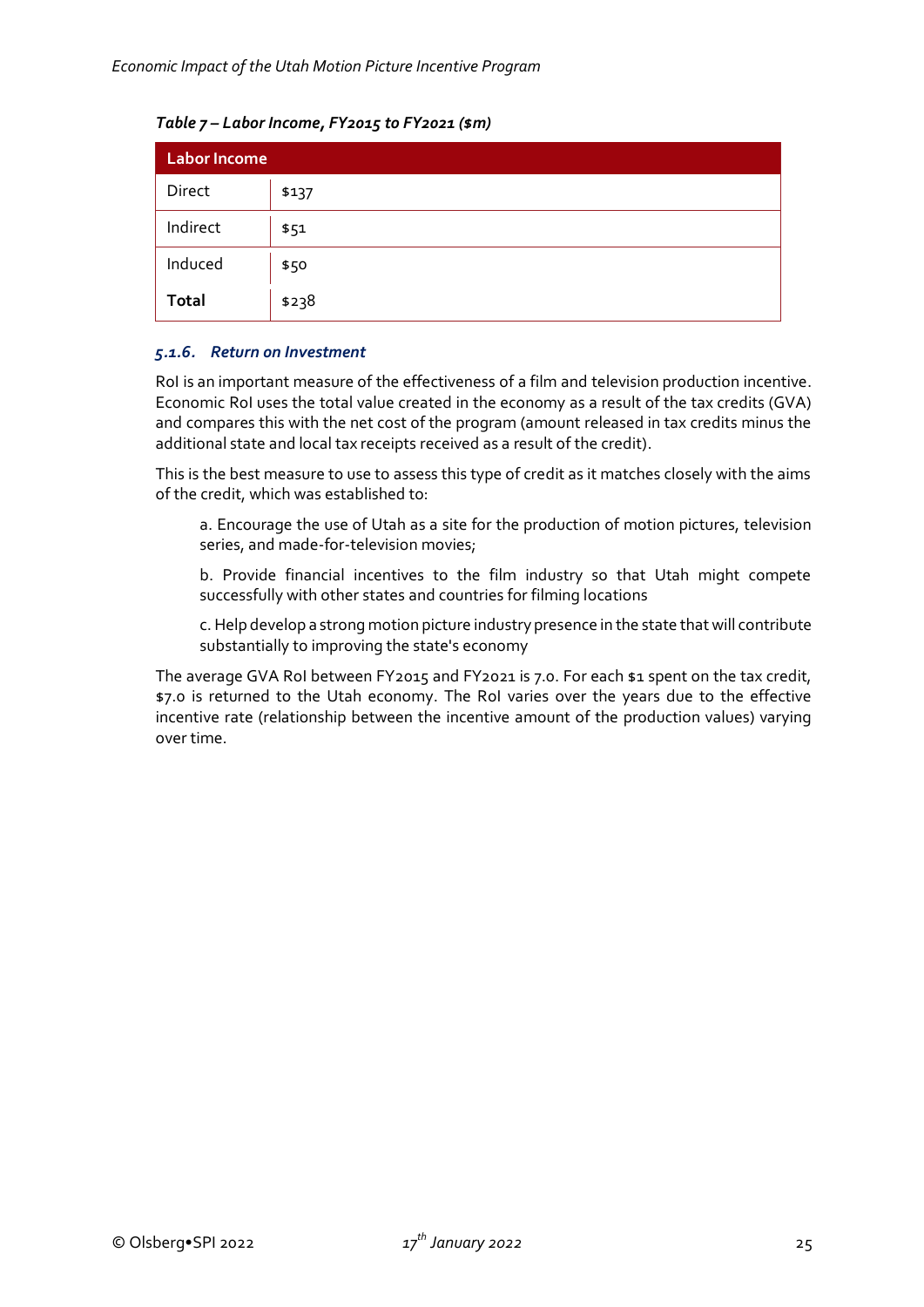## <span id="page-27-0"></span>**6. WIDER STRATEGIC IMPACTS OF THE TAX CREDIT**

In addition to the economic impacts generated by the MPIP outlined in the previous section, incentivized film and television production in Utah also delivers a range of supplementary benefits. These include impacts on rural locations in state, as well as tourism outcomes. This section outlines these wider strategic benefits.

## <span id="page-27-1"></span>**6.1. Impacts on Rural Locations and Communities**

As outlined in Sectio[n 4.3,](#page-19-0) a considerable amount of film and television production takes place in Utah's rural areas. The state's range of natural locations are a significant draw for filmmakers – though the attractiveness of Utah's locations is underpinned by the availability of an incentive, as the results of the additionality survey undertaken for this Study demonstrate.

With the total number of permits granted in rural areas between FY2017 and FY2020 exceeding those for urban areas, Utah has already seen a significant impact on rural locations and communities resulting from film and television production.

The example project analyzed in Section [4.4](#page-20-0) shows that the distribution of production spend benefits a wide range of areas. This includes Utah crew, with 43% of spend. While a state crew base may not be developed in all locations being utilized, producers will bring in human resources necessary for production, creating impacts in state on transport and hotels and restaurant services locally.

## <span id="page-27-2"></span>**6.2. Film Tourism**

Film and television induced tourism has increasingly been recognized as an important component of tourism marketing and visitor attraction, and the economic impacts arising from screen tourism can be substantial.

Film tourism has been a key area of growth and strategic focus in some destinations, given its power and the fact that it aligns with some key tourism sector trends – such as the focus on experiential travel.

Utah has been featured as a location in many well-recognized films and television shows that have been produced in-state – from *Stagecoach* to *Butch Cassidy and the Sundance Kid* to *High School Musical*.

Survey research undertaken by SMARInsights for the Utah Film Commission identifies Utah visitors who said a film or television series influenced their decision to visit the state or a location within the state, and that it was the main reason for their visit. These represent additional tourists into state – and their spending is wholly stimulated by film or television.

This study shows that this film tourism has delivered 2.2 million Utah trips and \$6.0 billion in value for the state over the past 10 years. About  $4$  in 10 consumers indicate that they have chosen a vacation destination because of its link to a film or TV series.

## <span id="page-27-3"></span>**6.3. COVID-19 Recovery**

As highlighted, screen production creates on average higher paid jobs, significant expenditure with vendors along their supply chain, as well as valuable skills development. In 2021, global production spend is forecasted to surpass that of 2019. For this reason, screen production has been seen as a strategic investment for economies looking to bounce back from the effects of COVID-19.

Incentivized productions also supported businesses to service their projects during COVID-19 state lockdowns.

Utah's response to COVID-19 has been very effective in the film and television production sector. Soon after the outbreak, COVID-19 compliance officers were trained and protocols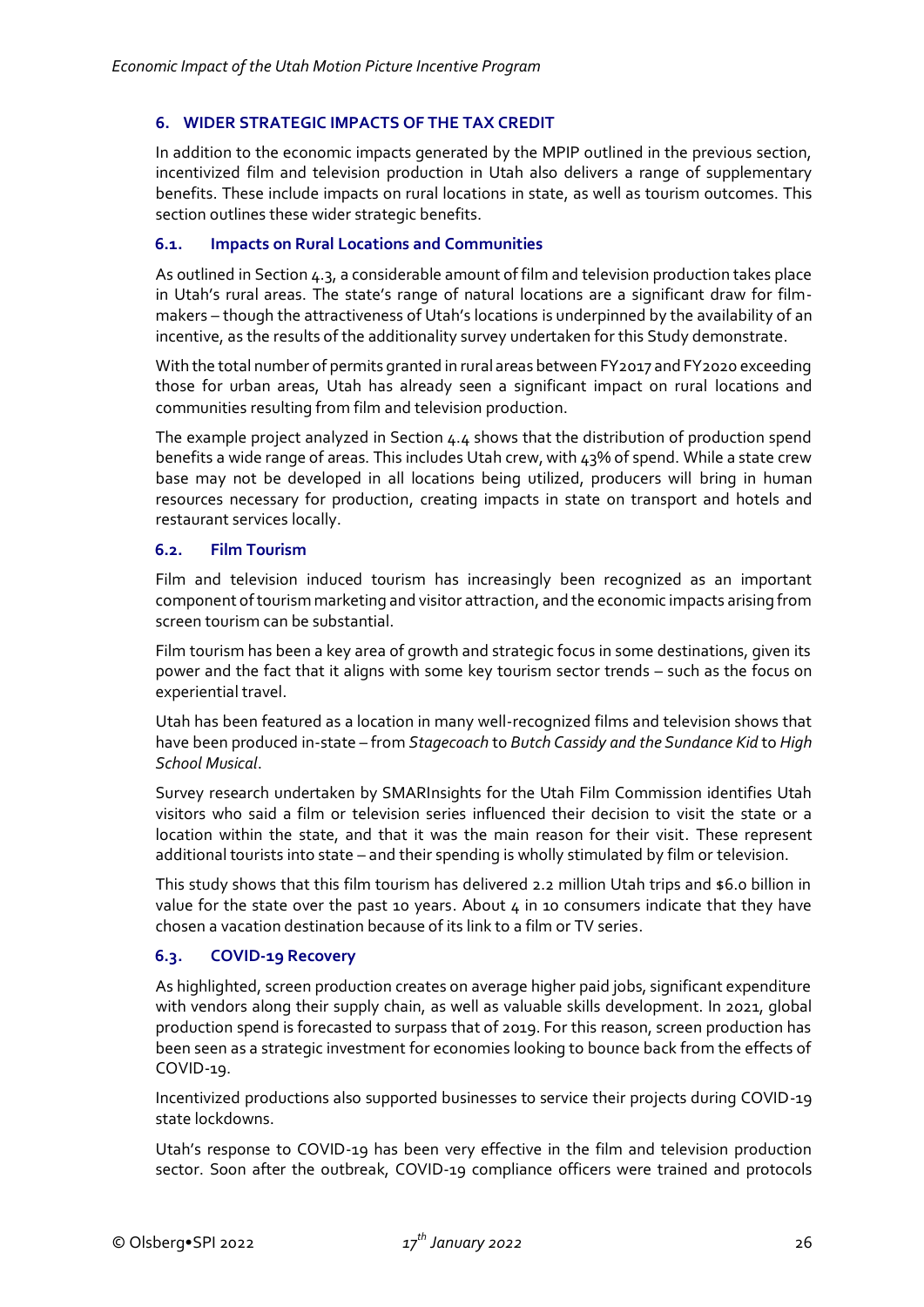were put in place to maximize safety on sets. Protocols included provision of PPE masks, gloves being worn on set, increased hygiene and sanitization, strict social distancing measures, and on-set testing of cast and crew. Such protocols contributed to Utah being the first state in the country to start film and television work amid the pandemic.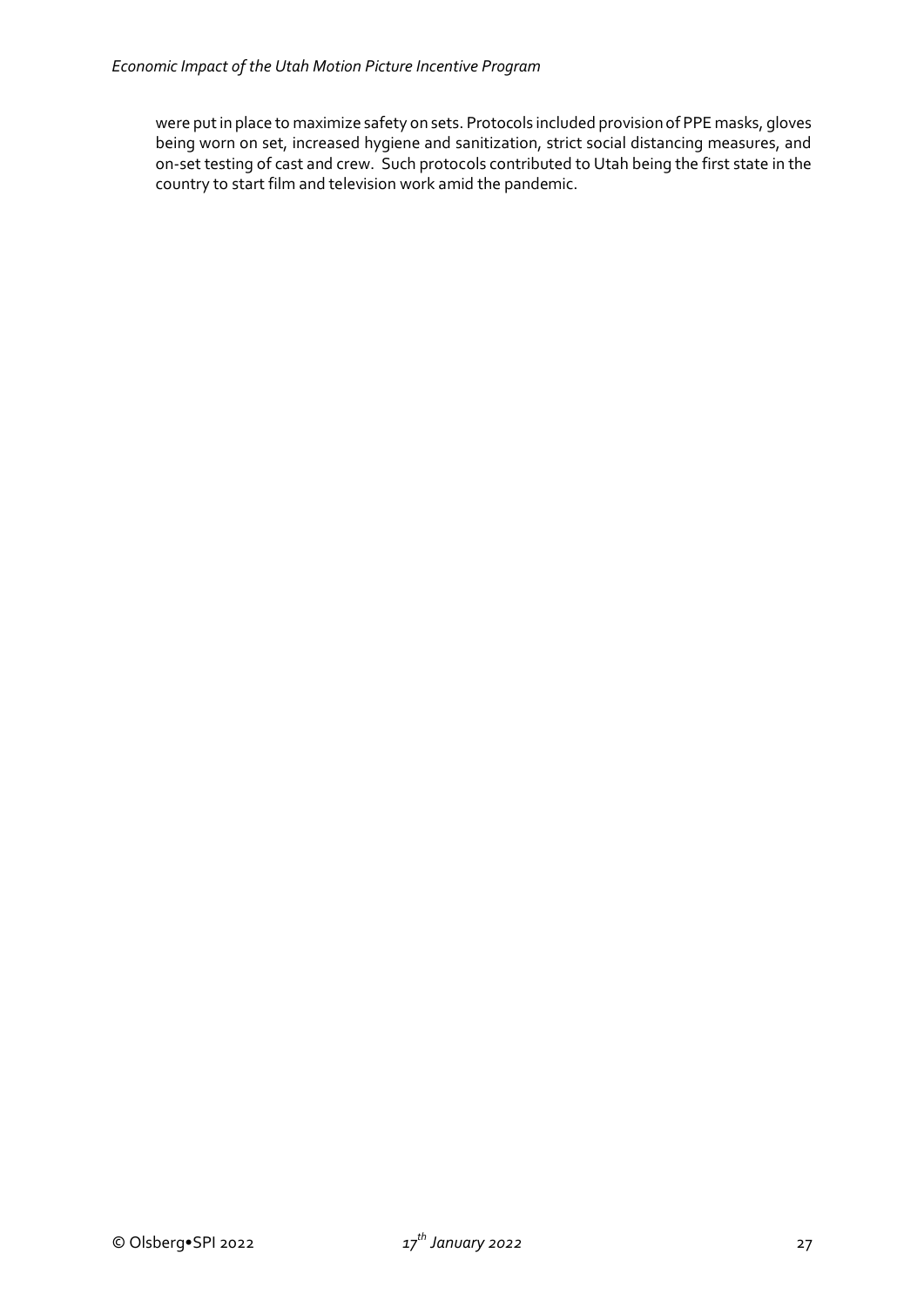## <span id="page-29-0"></span>**7. OPPORTUNITIES AND CHALLENGES FOR THE DEVELOPMENT OF THE SCREEN SECTOR IN UTAH**

This Study also considers the development of the film and television production sector to date, and the role of the MPIP in growing the sector in Utah – as well as its potential to continue driving expansion for the future.

## <span id="page-29-1"></span>**7.1. Production Lost to Competitor Markets**

While film and television production is a significant growth sector, there is also global competition to attract projects.

As outlined, Utah's MPIP is one of 101 automatic incentives on offer, and one of 34 in the US. In comparative terms, the incentive's annual budget is one of the lower offers in the US market – at \$8.3 million in the current fiscal year. This level has limited Utah's ability to continue to increase production impacts year on year, as producers opt to take productions to alternative destinations that have more incentive availability.

To consider this further, SPI reviewed Utah Film Commission data on projects that seriously enquired about shooting in state but ultimately opted to shoot elsewhere. It is assumed that a lack of available incentive was a key reason for the projects undertaking production elsewhere.

The lost productions included a mixture of episodic and feature length productions, as well as being from a range of different producers, including both in-state and out-of-state. This analysis shows that Utah lost out on productions with budgets totaling \$216 million in 2018 and \$207 million in 2019. This decreased to \$70 million in 2020, due to the impact of COVID-19 on production volumes.

It should be noted that not all of the budgets for lost productions would have been spent in Utah, however, these figures illustrate the level of demand for production in state, and the extent to which this exceeds the incentive budget currently available.

The variety of states that these lost productions ultimately ended up shooting in has been broad. While ultimate shooting locations could not be found for all productions lost to Utah, alternative locations included Canada (used as alternatives on three occasions), Georgia and Louisiana (both used as alternatives on two occasions), and Illinois, New Mexico, Texas, Montana, Alabama, and Mississippi.

## <span id="page-29-2"></span>**7.2. Adjusting the Incentive**

The current allocation for the MPIP has been insufficient to service the full scale of production demand. Utah's allocation is one of the lowest of the US states offering film and television production incentives and the current level of allocation is usually assigned within four months of the fiscal year start, according to the Utah Film Commission. This means that the state is losing economic and strategic impacts that additional production would deliver, as well as the potential to build a more stable year-round production sector. There is also clear evidence of the scale of lost productions, as outlined previously.

These factors suggest that an expansion of the current allocation could easily be utilized. SPI's consultations and analysis of industry trends also underlines the fact that there is significant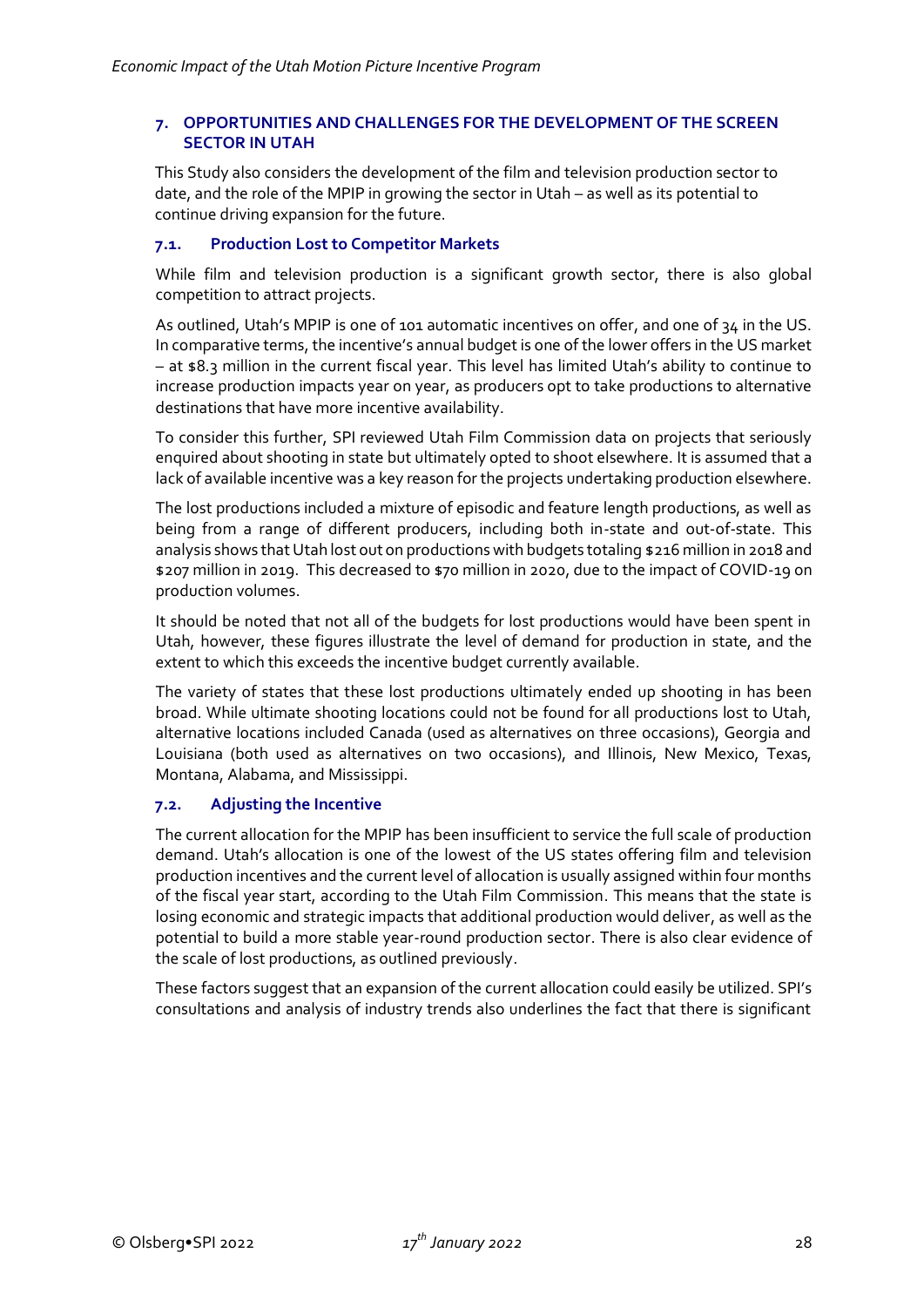producer interest in undertaking more production in Utah. The state is close to Los Angeles and in addition to its natural locations offers strong lifestyle appeal for incoming cast and crew.

An expansion in the annual incentive allocation would enable Utah to attract more impact from a rapidly growing global sector, as well as developing jobs and production infrastructure in state.

SPI has therefore modelled two potential scenarios for an expanded incentive as follows:

- **Model One** retains the incentive cap at its current level, but adds an uncapped element for productions undertaking a majority of their production days in Utah in defined rural counties. This is designed to drive production and associated impacts to rural parts of the state. The projections in this model assume that the capped state incentive will continue to be fully utilized. Due to constraints on workforce capacity for additional productions being made rurally, it has been assumed that after an initial significant rise, production expenditure will remain steady, before starting to rise again as workforce depth increases.
- **Model Two** instead assumes a gradually staged increase to Utah's overall incentive budget. In year one, the incentive has been projected to increase from its current level of  $$8.3$  million to  $$15$  million, followed by further increases of  $$5$  million annually.

Projections for both models are included in the following tables, and presented as both gross and net totals, with the latter adjusted using the additionality rate identified through the survey undertaken for this study.

|                                           | <b>FY2023</b> | <b>FY2024</b> | <b>FY2025</b> | <b>FY2026</b> | <b>FY2027</b> | <b>FY2028</b> |
|-------------------------------------------|---------------|---------------|---------------|---------------|---------------|---------------|
| <b>Total</b><br>incentive<br>budget (\$m) | 20.8          | 27.8          | 27.8          | 34.8          | 34.8          | 41.8          |
| Related<br>spend(\$m)                     | 83.2          | 111.2         | 111.2         | 139.2         | 139.2         | 167.2         |
| GVA (direct,<br>\$m)                      | 47.0          | 62.8          | 62.8          | 78.9          | 78.9          | 94.5          |
| FTEs (direct)                             | 1,041         | 1,391         | 1,391         | 1,747         | 1,747         | 2,092         |
| Output<br>(direct, \$m)                   | 83.2          | 111.2         | 111.2         | 139.2         | 139.2         | 167.2         |
| GVA (total,<br>\$m)                       | 95.3          | 127.4         | 127.4         | 160.0         | 160.0         | 191.6         |
| FTEs (total)                              | 1,634         | 2,185         | 2,185         | 2,744         | 2,744         | 3,285         |
| Output<br>(total, \$m)                    | 172.1         | 230.0         | 230.0         | 288.9         | 288.9         | 345.9         |
| <b>GVA Rol</b>                            | 7.0           | 7.0           | 7.0           | 7.0           | 7.0           | 7.0           |

# *Table 8 – Model One Projections, FY2023 to FY2028 – Gross Impact (2021 dollars and based on 2019 data year [pre-Covid])*

Note: 'Total' includes direct, indirect and induced phases of economic impact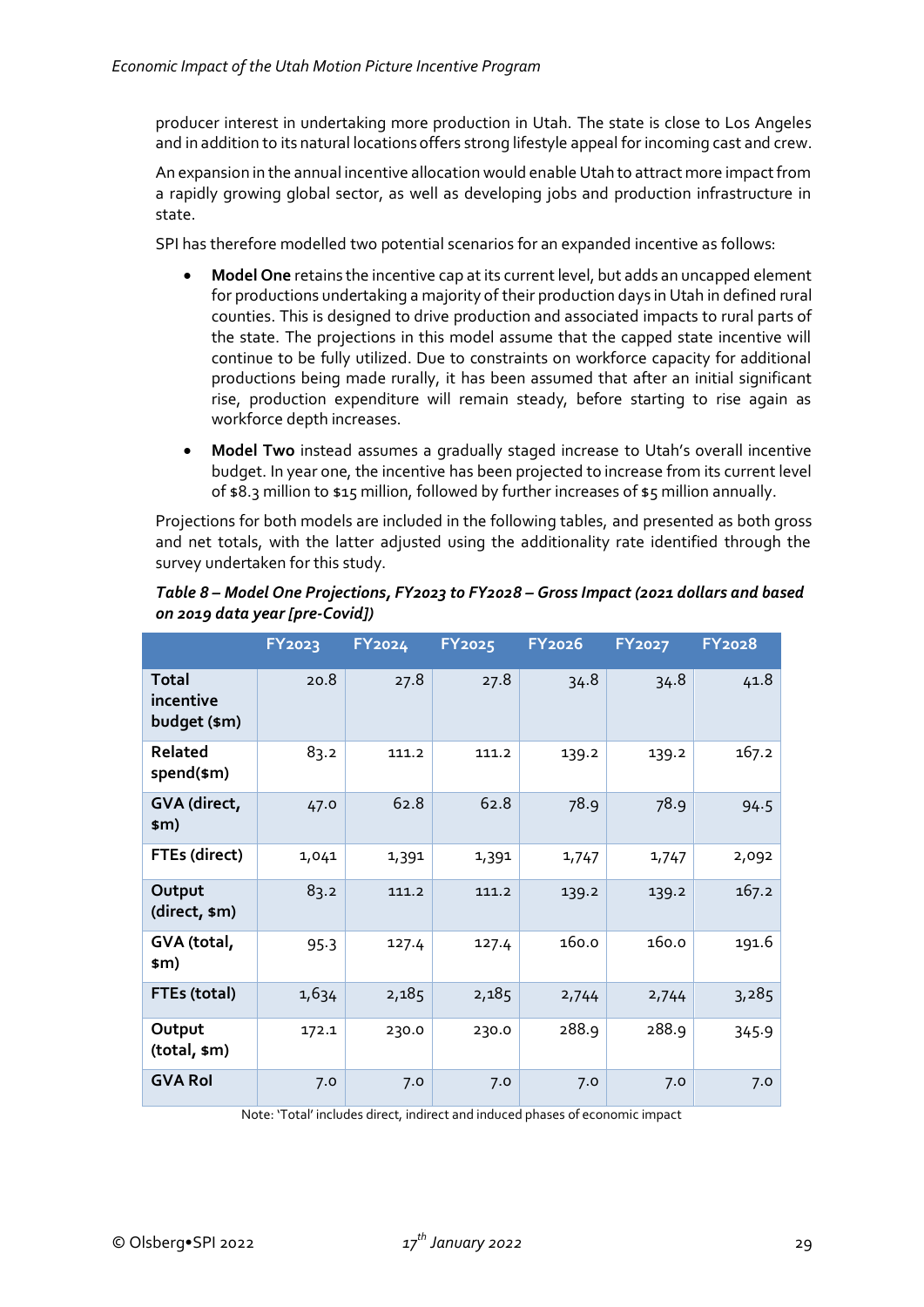|                                           | <b>FY2023</b> | FY2024 | <b>FY2025</b> | <b>FY2026</b> | <b>FY2027</b> | <b>FY2028</b> |
|-------------------------------------------|---------------|--------|---------------|---------------|---------------|---------------|
| <b>Total</b><br>incentive<br>budget (\$m) | 20.8          | 27.8   | 27.8          | 34.8          | 34.8          | 41.8          |
| Related<br>spend(\$m)                     | 83.2          | 111.2  | 111.2         | 139.2         | 139.2         | 167.2         |
| GVA (direct,<br>\$m)                      | 40.4          | 54.0   | 54.0          | 67.9          | 67.9          | 81.2          |
| FTEs (direct)                             | 895           | 1,197  | 1,197         | 1,503         | 1,503         | 1,799         |
| Output<br>(direct, \$m)                   | 71.5          | 95.6   | 95.6          | 120.1         | 120.1         | 143.8         |
| GVA (total,<br>\$M)                       | 82.0          | 109.6  | 109.6         | 137.6         | 137.6         | 164.8         |
| FTEs (total)                              | 1,406         | 1,879  | 1,879         | 2,360         | 2,360         | 2,825         |
| Output<br>(total, \$m)                    | 148.0         | 197.8  | 197.8         | 248.4         | 248.4         | 297.5         |
| <b>GVA Rol</b>                            | 5.6           | 5.6    | 5.6           | 5.6           | 5.6           | 5.6           |

*Table 9 – Model One Projections, FY2022-23 to FY2026-27 (\$m) – Net Impact (2021 dollars and based on 2019 data year [pre-Covid])*

Note: 'Total' includes direct, indirect and induced phases of economic impact

*Table 10 – Model Two Projections, FY2023 to FY2028 – Gross Impact (2021 dollars and based on 2019 data year [pre-Covid])*

|                                           | <b>FY2023</b> | FY2024 | <b>FY2025</b> | <b>FY2026</b> | <b>FY2027</b> | <b>FY2028</b> |
|-------------------------------------------|---------------|--------|---------------|---------------|---------------|---------------|
| <b>Total</b><br>incentive<br>budget (\$m) | 8.0           | 15.0   | 20.0          | 25.0          | 30.0          | 40.0          |
| Related<br>spend (\$m)                    | 35.6          | 66.8   | 88.9          | 111.0         | 133.3         | 177.8         |
| GVA (direct,<br>sm)                       | 20.1          | 37.7   | 50.3          | 62.8          | 75.3          | 100.5         |
| FTEs (direct)                             | 446           | 836    | 1,113         | 1,391         | 1,669         | 2,226         |
| Output<br>(direct, \$m)                   | 35.6          | 66.8   | 88.9          | 111.1         | 133.3         | 177.8         |
| GVA (total,<br>sm)                        | 40.8          | 76.5   | 101.9         | 127.4         | 152.8         | 203.8         |
| FTEs (total)                              | 700           | 1,312  | 1,747         | 2,184         | 2,620         | 3,495         |
| Output<br>(total, \$m)                    | 73.7          | 1,38.1 | 184.0         | 230.0         | 275.8         | 367.9         |
| <b>GVA Rol</b>                            | 8.2           | 8.2    | 8.2           | 8.2           | 8.2           | 8.2           |

Note: 'Total' includes direct, indirect and induced phases of economic impact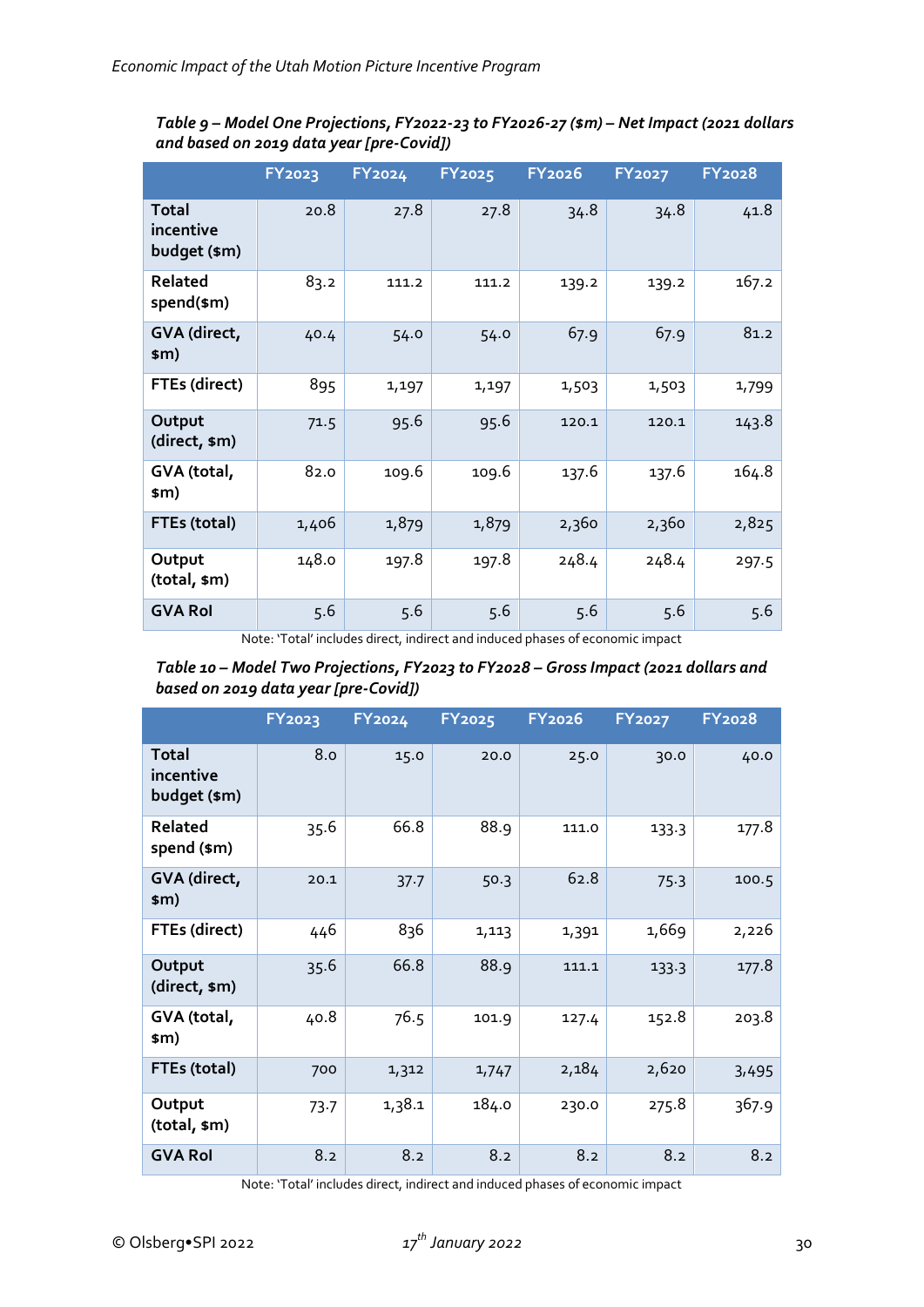|                                           | <b>FY2023</b> | FY2024 | <b>FY2025</b> | <b>FY2026</b> | <b>FY2027</b> | <b>FY2028</b> |
|-------------------------------------------|---------------|--------|---------------|---------------|---------------|---------------|
| <b>Total</b><br>incentive<br>budget (\$m) | 8.0           | 15.0   | 20.0          | 25.0          | 30.0          | 40.0          |
| Related<br>spend (\$m)                    | 35.6          | 66.8   | 88.9          | 111.0         | 133.3         | 177.8         |
| GVA (direct,<br>sm)                       | 17.3          | 32.4   | 43.2          | 54.0          | 64.8          | 86.4          |
| FTEs (direct)                             | 383           | 719    | 957           | 1,196         | 1,435         | 1,914         |
| Output<br>(direct, \$m)                   | 30.6          | 57.4   | 76.5          | 95.5          | 114.6         | 152.9         |
| GVA (total,<br>\$m)                       | 35.1          | 65.8   | 87.6          | 109.5         | 131.4         | 175.3         |
| FTEs (total)                              | 602           | 1,128  | 1,503         | 1,878         | 2,253         | 3,005         |
| Output<br>(total, \$m)                    | 63.4          | 118.8  | 158.2         | 197.7         | 237.2         | 316.4         |
| <b>GVA Rol</b>                            | 6.5           | 6.5    | 6.5           | 6.5           | 6.5           | 6.5           |

*Table 11 – Model Two Projections, FY2022-23 to FY2026-27 (\$m) – Net Impact (2021 dollars and based on 2019 data year [pre-Covid])*

# <span id="page-32-0"></span>**7.3. The Production Opportunity and Utah**

Utah is well positioned to benefit from an increase in its incentive for a number of reasons. As mentioned, the state's locations are highly attractive, and its lifestyle offer for cast and crew is renowned. Quality of life is very important: due to film productions spanning several months, and television series potentially spanning years, the quality of life that can be enjoyed by cast and crew coming in from out of state is often an important consideration in choosing a filming location. Utah is consistently cited as a desirable living destination, owing to its climate, cost of living relative to incomes, low crime rates and availability of services, giving it an advantage in location decisions.

Despite Utah's relatively high incomes, costs generally associated with film and television production tend to be lower in Utah than in some alternative states – although a full cost base analysis has not been undertaken for this Study.

Supportiveness during COVID-19 is also a consideration. Several effective protocols were implemented in Utah that reduced the impact caused to its film and television sector. This led to a quick bounce-back.

Finally, several consultees were highly positive in their assessments of the administration of Utah's film incentive. Consultees cited the ease of use of the incentive scheme and the support that they get from the Utah Film Commission with the process, and the responsiveness of the Utah Film Commission during the process.

There are several factors for further consideration should Utah increase its incentive. At present, the state does not have the capacity to handle much more production than it is currently seeing. This is in part because some crew have left Utah to move to other states that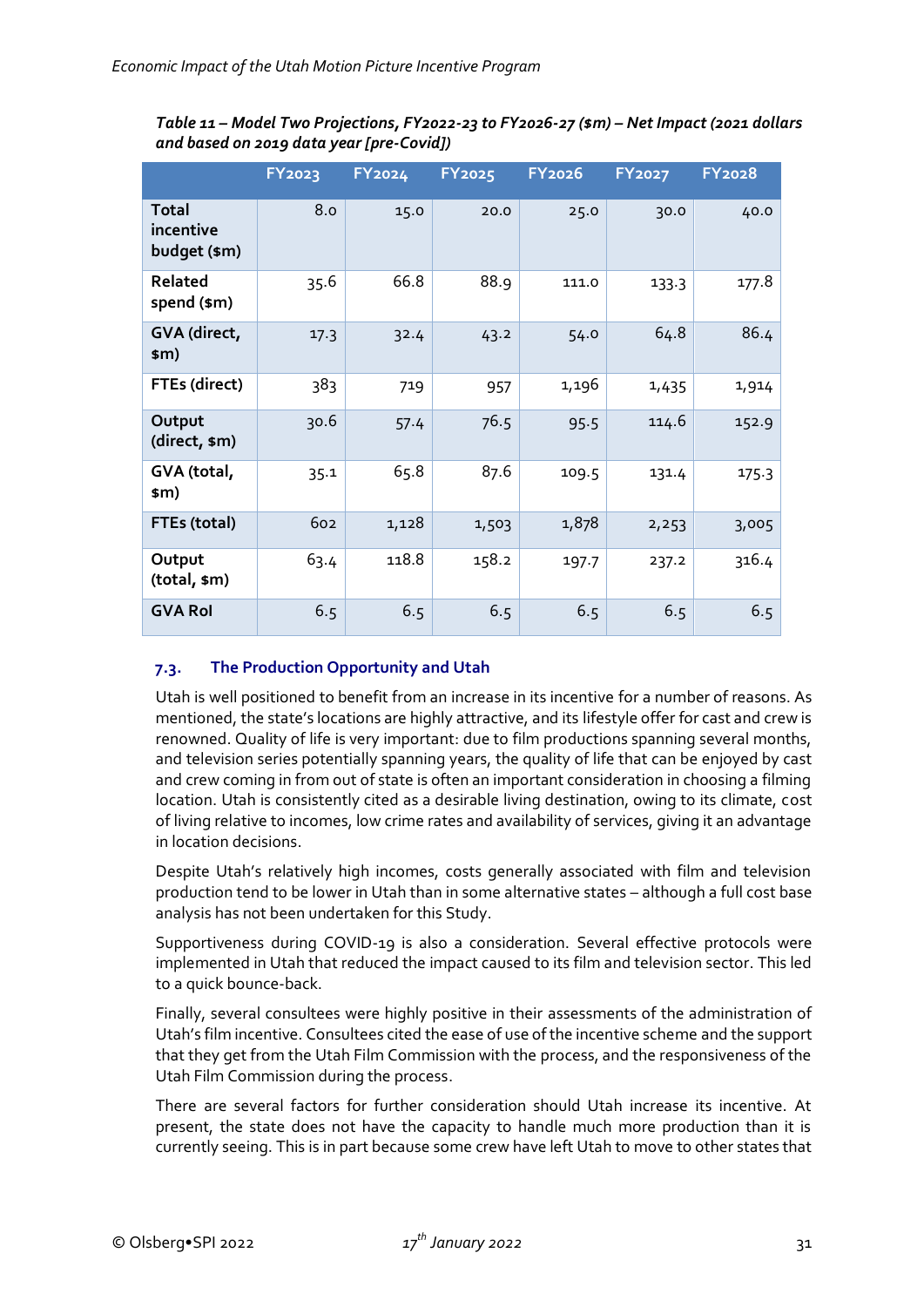have seen more production activity. A strategy to develop workforce training and capacity should be implemented alongside an incentive increase.

In infrastructure terms, Utah does have high-quality production space available to productions, and equipment is also readily available.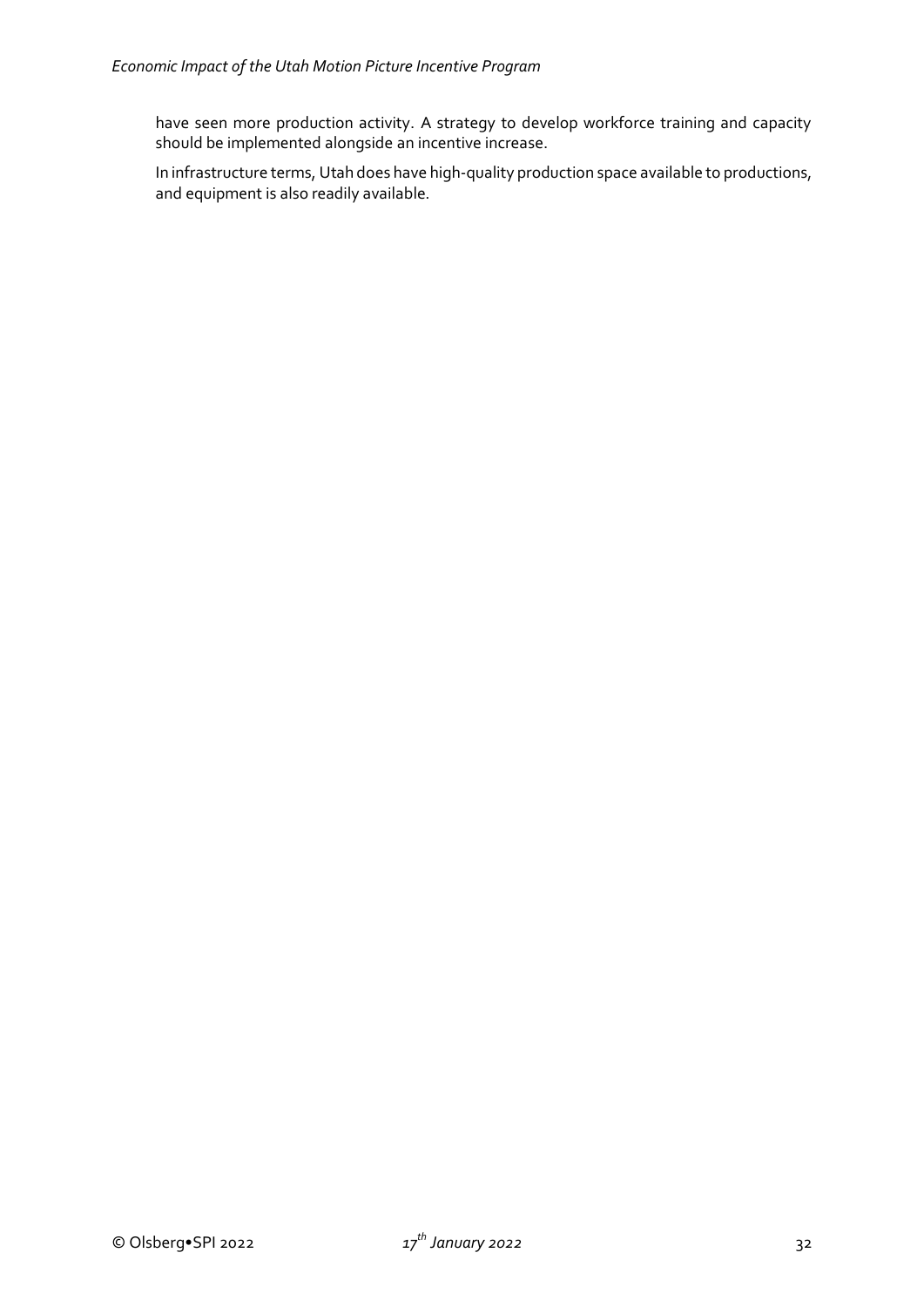## <span id="page-34-0"></span>**8. APPENDIX 1 – ECONOMIC IMPACT METHODOLOGY**

#### **Analysis of production and post-production expenditure (Gross direct effects)**

To determine the gross direct effects, the following data were used:

- Total amount of production and post-production expenditure by year.
- Total value of tax credits issued by year.
- Estimated split between vendor spend and payroll.

#### **Leakage and commuting**

Leakage is the economic activity that occurs outside the target geography – in this case outside Utah. The production expenditure counted in gross direct effects is spending on goods and services in Utah and payroll costs.

This Study focuses on the economic impact in Utah. Therefore, this model includes all payroll costs for those working in Utah and paying taxes in the state. This includes eligible payment for non-resident performing artists (for whom production companies deducts and remits income tax). This direct economic activity is happening within the state, regardless of where the workers live. As there is limited day commuting into Utah by cast and crew, non-resident cast and crew are treated as temporary Utah residents.

#### **Displacement**

Displacement is the proportion of impacts offset by a reduction in activity elsewhere within the state. This is assumed to be small as the film production is a truly global sector and firms are unlikely to be competing with other Utah based firms.

### **Substitution**

Substitution is the effect where a firm substitutes one activity for a similar one to make the most of the subsidies. We assume this is minimized by the tax credit only covering a proportion of production costs.

### **Indirect and induced impacts**

The total economic impact of the incentive is the sum of the direct, indirect and induced effects.

- **Direct impacts** are the economic uplift in terms of output and value created (GVA) within the film and television sector resulting from the increase in production and post production expenditure.
- **Indirect impacts** are the output and value created (GVA) effects observed in sectors that supply goods and services into the film and television production sector.
- **Induced impacts** are the output and value created (GVA) uplift created as a result of the wage effects of those working in the production sector.

The relationship between direct, indirect and induced effects reflects the underlying economic system within a county, state or country.

#### **Estimating direct impacts**

**Direct output** is equivalent to production expenditure. IMPLAN is used to calculated **direct GVA**. This model uses economic data from Bureau of Labor Statistics and other sources to determine the relationship between GVA and output for this sector.

The ratio of direct GVA to direct output that has been used in this analysis is on average 0.59. This reflects the adjustments that SPI has made through our approach to reflect the evidence that Compensation of Employees and Proprietary Income has been higher than modelled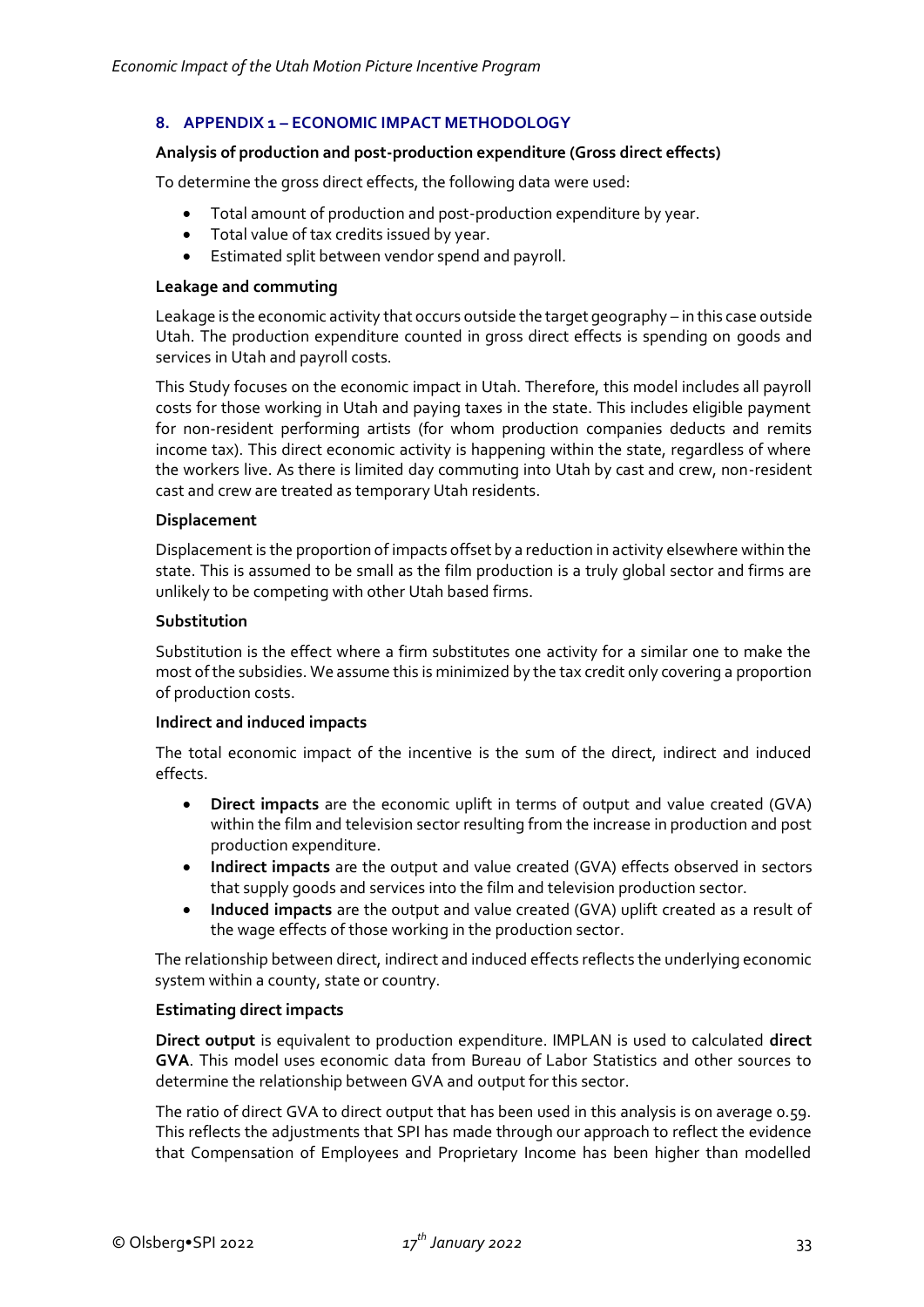through IMPLAN. Therefore, we have 'customized' the data to reflect the evidence provided. Consequently, GVA is higher than represented in IMPLAN.

# **Calculating indirect and induced effects**

IMPLAN allows us to input production and postproduction expenditure data, employment estimates and employee compensation for any given year and obtain the following outputs:

- Indirect output, GVA and employment (headcount)
- Induced output, GVA and employment (headcount)

From these we can calculate type I (indirect) and type II (induced) GVA and employment multipliers (Table 12).

## *Table 12 – Multipliers, Average*

|            | <b>Type N</b> | Type II <sup>'</sup> |
|------------|---------------|----------------------|
| Output     | 1.472         | 2.039                |
| GVA        | 1.430         | 1.965                |
| Employment | 1.331         | 1.581                |

IMPLAN also provides output data for the uplift in total tax receipts (local, state and federal) as a result of direct, indirect and induced economic impacts. This data is used as part of the economic RoI calculation.

We use statistics from the Bureau of Economic Analysis to calculate the full-time equivalent jobs figure from the employment headcount.

## **Deadweight/additionality**

To assess additionality and calculate 'net' impact from 'gross' impact, we need to remove the deadweight – i.e. the production and post production expenditure that would have happened without the incentive. This was explored during consultations and a quantitative additionality survey was sent to all companies accessing the credits.

The survey contained three key additionality questions, addressing:

- The factors drawing the project to Utah. The incentive will be one of the factors listed along with elements such as locations and talent, and the respondent will be asked to rate the importance of each;
- The specific importance of the incentive in drawing the project as an individual rating; and
- How much lower Utah project spend would have been without the availability of the incentive.

There were 34 responses out of 60 recipients, a robust response rate of 57%. While this does not give a statistically significant result, it is in indicative and considered robust enough to be used in the economic impact model.

For details on the findings from the additionality survey, see 5.1. In summary, when asked how much of their productions would have happened in Utah without the incentive, the average (median) response was that there would be no production without the incentive and all production companies based out of Utah responded zero to this question. The mean response was that 17% of production would have happened without the incentive, but this is influenced upwards only three companies responding that any production activity at all would happen without the incentive.

The additionality of the credit is therefore very high – between 86% and 100%. This means that the tax credit is responsible for between 86% and 100% of production expenditure in state. Due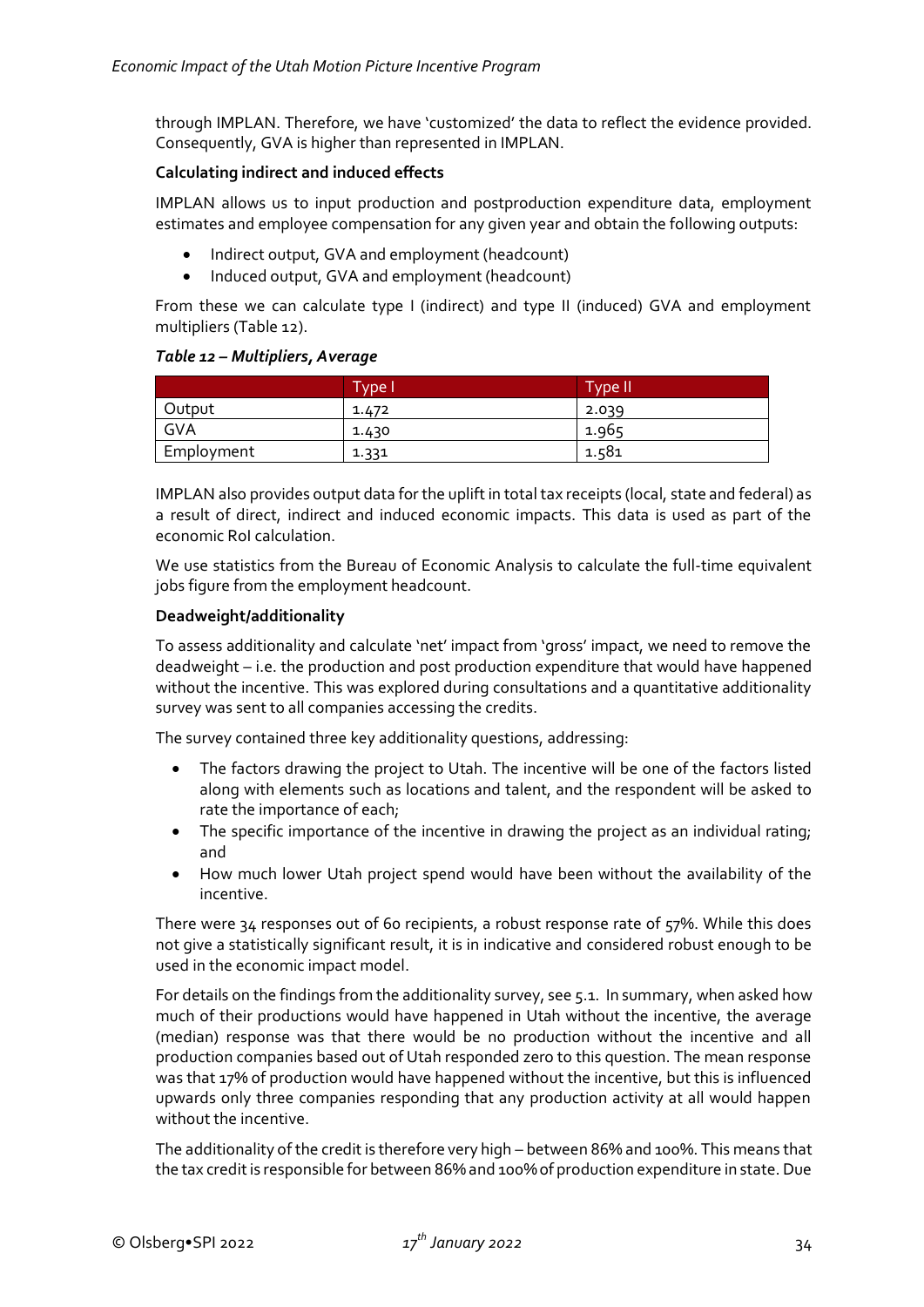to the distribution of the survey results, it is likely that real impact is closer to the top end of this. However, in the economic impact analysis we have chosen to use a more conservative additionality assumption of 86%.

This additionality assumption (of 0.86) was applied to the gross economic impacts to obtain the net results.

### **Economic return on investment**

The economic RoI measure aligns with the economic development objectives of the tax credit. The economic RoI compares the cost of the tax credit with the GVA impact.